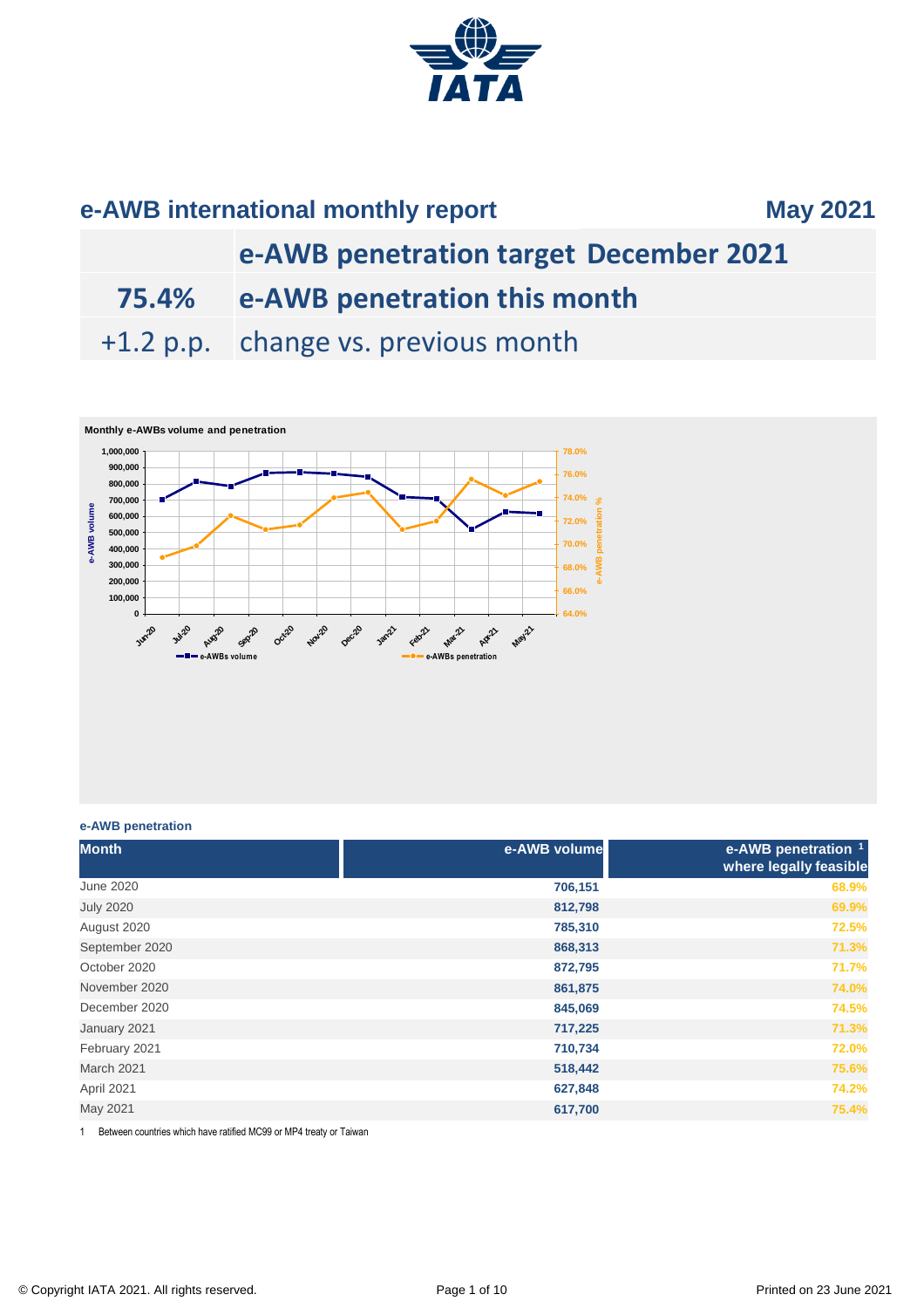

**Top-10 countries of origin (ranking by e-AWB volume)**

| Rank<br>(previous) |      | Country                         | e-AWB<br>penetration<br>(previous) | e-AWB<br>penetration<br>(current) |
|--------------------|------|---------------------------------|------------------------------------|-----------------------------------|
| 1                  | (1)  | CN - People's Republic of China | 81.5%                              | 82.7%                             |
| $\overline{2}$     | (2)  | DE - Germany                    | 79.1%                              | 80.3%                             |
| 3                  | (3)  | US - United States of America   | 61.3%                              | 61.8%                             |
| 4                  | (4)  | HK - Hong Kong (SAR), China     | 73.3%                              | 74.5%                             |
| 5                  | (5)  | IN - India                      | 73.0%                              | 74.2%                             |
| 6                  | (6)  | <b>NL</b> - Netherlands         | 80.5%                              | 81.8%                             |
| 7                  | (8)  | SG - Singapore                  | 93.7%                              | 94.3%                             |
| 8                  | (7)  | FR - France                     | 74.0%                              | 75.8%                             |
| 9                  | (9)  | GB - United Kingdom             | 53.6%                              | 54.9%                             |
| 10                 | (10) | IT - Italy                      | 59.7%                              | 61.8%                             |

| Top-10 airports of origin (ranking by e-AWB volume) |  |  |  |  |
|-----------------------------------------------------|--|--|--|--|
|-----------------------------------------------------|--|--|--|--|

|                | <b>Rank</b><br>(previous) | Airport                                | e-AWB<br>penetration<br>(previous) | e-AWB<br>penetration<br>(current) |
|----------------|---------------------------|----------------------------------------|------------------------------------|-----------------------------------|
| 1              | (1)                       | HKG - Hong Kong Int'l, Hong Kong, HK   | 73.3%                              | 74.5%                             |
| $\overline{2}$ | (2)                       | PVG - PuDong, Shanghai, CN             | 78.0%                              | 80.2%                             |
| 3              | (3)                       | FRA - Frankfurt Int'l, Frankfurt, DE   | 77.3%                              | 78.5%                             |
| 4              | (4)                       | SIN - Changi, Singapore, SG            | 93.7%                              | 94.3%                             |
| 5              | (5)                       | AMS - Schiphol Airport, Amsterdam, NL  | 80.3%                              | 81.8%                             |
| 6              | (7)                       | LHR - Heathrow, London, GB             | 56.5%                              | 57.9%                             |
| 7              | (6)                       | CDG - Charles De Gaulle, Paris, FR     | 73.7%                              | 75.4%                             |
| 8              | (8)                       | ICN - Incheon International, Seoul, KR | 84.5%                              | 85.4%                             |
| 9              | (9)                       | DXB - Dubai, Dubai, AE                 | 96.3%                              | 96.7%                             |
| 10             | (10)                      | PEK - Capital, Beijing, CN             | 89.6%                              | 88.1%                             |

### **Top-10 airlines (ranking by e-AWB volume)**

|                | Rank<br>(previous) | Airline                            | e-AWB<br>penetration<br>(previous) | e-AWB<br>penetration<br>(current) |
|----------------|--------------------|------------------------------------|------------------------------------|-----------------------------------|
| 1              | (1)                | AKG - Air France - KLM Group       | 92.4%                              | 92.3%                             |
| $\overline{2}$ | (3)                | LH - Lufthansa Cargo               | 80.7%                              | 80.5%                             |
| 3              | (2)                | QR - Qatar Airways                 | 83.8%                              | 83.7%                             |
| 4              | (4)                | SQ - Singapore Airlines            | 99.7%                              | 99.8%                             |
| 5              | (5)                | <b>TK - THY - Turkish Airlines</b> | 78.5%                              | 80.2%                             |
| 6              | (6)                | CXG - Cathay Pacific Group         | 93.8%                              | 93.6%                             |
| 7              | (8)                | CV - Cargolux                      | 78.4%                              | 79.0%                             |
| 8              | (7)                | <b>EK</b> - Emirates               | 39.1%                              | 39.5%                             |
| 9              | (9)                | EY - Etihad Airways                | 82.2%                              | 83.2%                             |
| 10             | (11)               | 5X - UPS Airlines                  | 49.7%                              | 51.1%                             |

### **Top-10 freight forwarders (ranking by e-AWB volume)**

|    | Rank<br>(previous) | Freight forwarder           | e-AWB<br>penetration<br>(previous) | e-AWB<br>penetration<br>(current) |
|----|--------------------|-----------------------------|------------------------------------|-----------------------------------|
| 1  | (1)                | DGF - DHL GLOBAL FORWARDING | 88.7%                              | 89.4%                             |
| 2  | (2)                | <b>SCHENKER</b>             | 92.1%                              | 92.1%                             |
| 3  | (3)                | KUEHNE + NAGEL              | 75.9%                              | 77.4%                             |
| 4  | (4)                | DSV AIR & SEA               | 84.7%                              | 85.4%                             |
| 5  | (5)                | <b>EXPEDITORS GROUP</b>     | 88.8%                              | 89.4%                             |
| 6  | (6)                | <b>BOLLORE</b>              | 87.2%                              | 87.9%                             |
| 7  | (7)                | <b>GEODIS</b>               | 83.0%                              | 84.4%                             |
| 8  | (8)                | UPS - UNITED PARCEL SERVICE | 83.0%                              | 83.5%                             |
| 9  | (10)               | <b>AGILITY</b>              | 85.7%                              | 87.7%                             |
| 10 | (9)                | <b>NIPPON EXPRESS</b>       | 81.0%                              | 82.0%                             |

### **Top-10 airlines (ranking by e-AWB penetration)**

|                | Rank<br>(previous) | Airline                      | e-AWB<br>penetration<br>(previous) | e-AWB<br>penetration<br>(current) |
|----------------|--------------------|------------------------------|------------------------------------|-----------------------------------|
| 1              | (2)                | SQ - Singapore Airlines      | 99.7%                              | 99.8%                             |
| $\overline{2}$ | (3)                | CXG - Cathay Pacific Group   | 93.8%                              | 93.6%                             |
| 3              | (4)                | AKG - Air France - KLM Group | 92.4%                              | 92.3%                             |
| 4              | (5)                | QR - Qatar Airways           | 83.8%                              | 83.7%                             |
| 5              | (6)                | EY - Etihad Airways          | 82.2%                              | 83.2%                             |
| 6              | (7)                | LH - Lufthansa Cargo         | 80.7%                              | 80.5%                             |
| 7              | (8)                | TK - THY - Turkish Airlines  | 78.5%                              | 80.2%                             |
| 8              | (9)                | CV - Cargolux                | 78.4%                              | 79.0%                             |
| 9              | (10)               | AT - Royal Air Maroc         | 56.8%                              | 53.6%                             |
| 10             | (11)               | 5X - UPS Airlines            | 49.7%                              | 51.1%                             |

### **Top-10 freight forwarders (ranking by e-AWB penetration)**

|    | Rank<br>(previous) | <b>Freight forwarder</b>    | e-AWB<br>penetration<br>(previous) | e-AWB<br>penetration<br>(current) |
|----|--------------------|-----------------------------|------------------------------------|-----------------------------------|
| 1  | (1)                | <b>CTS INTERNATIONAL</b>    | 96.7%                              | 96.9%                             |
| 2  | (2)                | <b>SCHENKER</b>             | 92.1%                              | 92.1%                             |
| 3  | (3)                | <b>YUSEN</b>                | 90.5%                              | 89.6%                             |
| 4  | (4)                | <b>EXPEDITORS GROUP</b>     | 88.8%                              | 89.4%                             |
| 5  | (5)                | DGF - DHL GLOBAL FORWARDING | 88.7%                              | 89.4%                             |
| 6  | (6)                | <b>CEVA GROUP</b>           | 87.2%                              | 88.0%                             |
| 7  | (7)                | <b>BOLLORE</b>              | 87.2%                              | 87.9%                             |
| 8  | (11)               | <b>AGILITY</b>              | 85.7%                              | 87.7%                             |
| 9  | (12)               | NNR GLOBAL LOGISTICS        | 85.1%                              | 86.8%                             |
| 10 | (10)               | <b>JAS FORWARDING</b>       | 85.9%                              | 86.8%                             |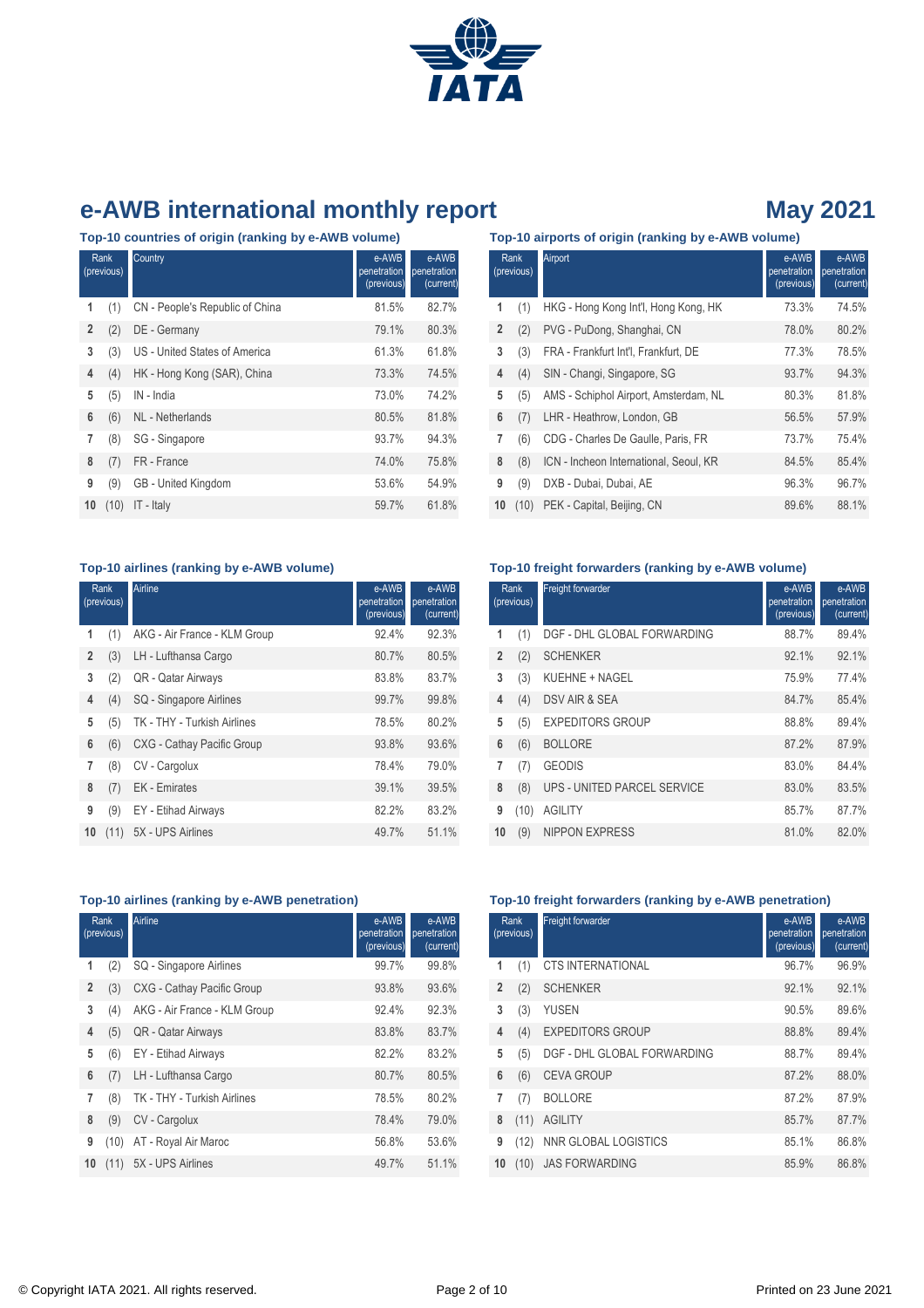

| e-AWB international monthly report                                                             |           |                        |                        |                        |                 |                 |                 |                        |                        |                 |                            | <b>May 2021</b>        |                 |                 |
|------------------------------------------------------------------------------------------------|-----------|------------------------|------------------------|------------------------|-----------------|-----------------|-----------------|------------------------|------------------------|-----------------|----------------------------|------------------------|-----------------|-----------------|
| 100 priority e-airports of origin for eAWB360 (ranked by e-AWB volume over the past 12 months) |           |                        |                        |                        |                 |                 |                 |                        |                        |                 |                            |                        |                 |                 |
| Airport<br>HKG - Hong Kong Int'l, Hong Kong, HK                                                | Rank<br>1 | <b>May 20</b><br>69.5% | <b>Jun 20</b><br>72.2% | <b>Jul 20</b><br>72.2% | Aug 20<br>75.4% | Sep 20<br>70.3% | Oct 20<br>76.1% | <b>Nov 20</b><br>82.4% | <b>Dec 20</b><br>82.2% | Jan 21<br>71.0% | Feb <sub>21</sub><br>71.9% | <b>Mar 21</b><br>88.5% | Apr 21<br>73.3% | May 21<br>74.5% |
| PVG - PuDong, Shanghai, CN                                                                     | 2         | 72.3%                  | 72.3%                  | 73.7%                  | 76.6%           | 76.7%           | 76.9%           | 79.8%                  | 80.3%                  | 75.1%           | 74.6%                      | 82.8%                  | 78.0%           | 80.2%           |
| FRA - Frankfurt Int'l, Frankfurt, DE                                                           | 3         | 66.5%                  | 65.7%                  | 67.8%                  | 72.3%           | 71.8%           | 74.6%           | 76.7%                  | 77.0%                  | 75.9%           | 75.8%                      | 77.5%                  | 77.3%           | 78.5%           |
| SIN - Changi, Singapore, SG                                                                    | 4         | 79.4%                  | 80.6%                  | 81.9%                  | 82.8%           | 83.7%           | 85.6%           | 86.8%                  | 88.6%                  | 72.7%           | 88.2%                      | 95.0%                  | 93.7%           | 94.3%           |
| AMS - Schiphol Airport, Amsterdam, NL                                                          | 5         | 67.0%                  | 67.3%                  | 70.1%                  | 72.2%           | 71.8%           | 73.9%           | 77.7%                  | 79.0%                  | 78.2%           | 77.5%                      | 75.1%                  | 80.3%           | 81.8%           |
| LHR - Heathrow, London, GB                                                                     | 6         | 49.0%                  | 50.6%                  | 51.4%                  | 50.9%           | 51.0%           | 55.1%           | 55.9%                  | 55.6%                  | 51.0%           | 54.8%                      | 55.1%                  | 56.5%           | 57.9%           |
| CDG - Charles De Gaulle, Paris, FR                                                             | 7         | 60.2%                  | 59.6%                  | 62.8%                  | 64.1%           | 63.4%           | 65.1%           | 67.8%                  | 66.1%                  | 67.6%           | 69.5%                      | 63.8%                  | 73.7%           | 75.4%           |
| ICN - Incheon International, Seoul, KR                                                         | 8         | 78.7%                  | 83.1%                  | 79.6%                  | 84.0%           | 83.2%           | 83.2%           | 83.7%                  | 86.3%                  | 86.7%           | 87.2%                      | 87.0%                  | 84.5%           | 85.4%           |
| DXB - Dubai, Dubai, AE                                                                         | 9         | 94.2%                  | 95.5%                  | 97.3%                  | 95.7%           | 96.6%           | 93.7%           | 86.1%                  | 82.3%                  | 96.0%           | 98.5%                      | 77.5%                  | 96.3%           | 96.7%           |
| PEK - Capital, Beijing, CN                                                                     | 10        | 77.5%                  | 78.0%                  | 77.6%                  | 82.4%           | 78.4%           | 79.6%           | 83.7%                  | 82.5%                  | 83.6%           | 84.2%                      | 92.4%                  | 89.6%           | 88.1%           |
| ORD - O'Hare International, Chicago, US                                                        | 11        | 56.6%                  | 58.0%                  | 57.5%                  | 59.1%           | 58.1%           | 57.5%           | 59.5%                  | 59.4%                  | 58.6%           | 59.7%                      | 61.6%                  | 64.6%           | 63.8%           |
| BOM - Chhatrapati Shivaji, Mumbai, IN                                                          | 12        | 65.8%                  | 64.9%                  | 65.8%                  | 71.0%           | 67.6%           | 76.3%           | 88.4%                  | 83.8%                  | 61.2%           | 65.5%                      | 88.6%                  | 65.9%           | 69.1%           |
| JFK - John F Kennedy Int'l, New York, US                                                       | 13        | 54.9%                  | 55.7%                  | 55.0%                  | 57.3%           | 57.0%           | 58.3%           | 58.3%                  | 56.9%                  | 58.2%           | 58.9%                      | 58.6%                  | 62.2%           | 61.6%           |
| IST - Ataturk, Istanbul, TR                                                                    | 14        | 82.2%                  | 80.3%                  | 81.0%                  | 82.7%           | 79.5%           | 77.6%           | 81.3%                  | 86.4%                  | 84.0%           | 84.0%                      | 89.0%                  | 84.2%           | 85.3%           |
| TPE - Taoyuan, Taipei, TW                                                                      | 15        | 75.7%                  | 76.3%                  | 79.4%                  | 80.6%           | 80.9%           | 80.7%           | 82.1%                  | 80.2%                  | 63.8%           | 66.1%                      | 78.4%                  | 71.8%           | 78.2%           |
| LAX - Los Angeles Int'l, Los Angeles, US                                                       | 16        | 52.4%                  | 53.6%                  | 54.8%                  | 58.7%           | 57.0%           | 54.4%           | 54.7%                  | 55.8%                  | 55.8%           | 58.3%                      | 61.9%                  | 62.3%           | 63.6%           |
| BKK - Bangkok Int'l, Bangkok, TH                                                               | 17        | 49.9%                  | 55.0%                  | 54.1%                  | 56.8%           | 54.4%           | 55.0%           | 54.4%                  | 55.0%                  | 54.4%           | 53.6%                      | 72.0%                  | 69.7%           | 71.1%           |
| MXP - Malpensa, Milan, IT                                                                      | 18        | 53.1%                  | 52.6%                  | 51.6%                  | 54.4%           | 52.9%           | 58.4%           | 59.2%                  | 60.8%                  | 57.8%           | 58.2%                      | 58.3%                  | 57.8%           | 59.3%           |
| BRU - National, Brussels, BE                                                                   | 19        | 58.8%                  | 54.5%                  | 54.2%                  | 57.6%           | 55.4%           | 56.3%           | 59.7%                  | 60.8%                  | 58.1%           | 61.5%                      | 66.0%                  | 65.6%           | 65.0%           |
| NRT - Narita, Tokyo, JP                                                                        | 20        | 50.6%                  | 45.1%                  | 50.6%                  | 56.5%           | 51.5%           | 49.8%           | 51.5%                  | 53.5%                  | 63.5%           | 67.1%                      | 73.2%                  | 71.0%           | 72.8%           |
| CAN - Baiyun, Guangzhou, CN                                                                    | 21        | 72.6%                  | 77.9%                  | 77.0%                  | 75.9%           | 78.4%           | 78.5%           | 80.2%                  | 80.0%                  | 63.6%           | 67.0%                      | 90.1%                  | 82.0%           | 78.7%           |
| DEL - Indira Gandhi Int'l, Delhi, IN                                                           | 22        | 73.4%                  | 67.1%                  | 71.5%                  | 77.3%           | 72.2%           | 74.2%           | 76.3%                  | 79.3%                  | 73.0%           | 73.8%                      | 88.5%                  | 80.5%           | 80.4%           |
| HAM - Fuhlsbuettel, Hamburg, DE                                                                | 23        | 73.4%                  | 75.6%                  | 77.0%                  | 77.5%           | 75.1%           | 79.0%           | 82.6%                  | 81.7%                  | 73.3%           | 74.7%                      | 80.7%                  | 76.4%           | 78.6%           |
| KIX - Kansai International, Osaka, JP                                                          | 24        | 50.9%                  | 45.7%                  | 51.1%                  | 54.6%           | 52.8%           | 54.7%           | 54.6%                  | 55.8%                  | 57.7%           | 62.6%                      | 80.1%                  | 71.0%           | 72.3%           |
| ZRH - Kloten, Zurich, CH                                                                       | 25        | 56.0%                  | 57.3%                  | 57.4%                  | 58.9%           | 55.7%           | 59.7%           | 63.5%                  | 65.0%                  | 60.7%           | 60.7%                      | 63.6%                  | 63.2%           | 68.1%           |
| ATL - William B Hartsfield, Atlanta, US                                                        | 26        | 67.5%                  | 69.7%                  | 68.3%                  | 70.3%           | 69.8%           | 69.8%           | 69.4%                  | 71.5%                  | 72.0%           | 71.6%                      | 68.0%                  | 74.5%           | 75.5%           |
| MUC - Franz Josef Strauss, Munich, DE                                                          | 27        | 73.9%                  | 76.1%                  | 77.1%                  | 79.8%           | 78.2%           | 79.9%           | 83.1%                  | 84.9%                  | 82.9%           | 81.2%                      | 83.0%                  | 82.6%           | 83.9%           |
| JNB - Johannesburg Int'l, Johannesburg, ZA                                                     | 28        | 61.0%                  | 67.1%                  | 68.2%                  | 67.3%           | 67.2%           | 69.1%           | 73.2%                  | 75.2%                  | 61.1%           | 63.0%                      | 68.0%                  | 65.8%           | 66.9%           |
| MAD - Barajas, Madrid, ES                                                                      | 29        | 52.5%                  | 52.2%                  | 52.8%                  | 47.8%           | 50.6%           | 53.4%           | 56.2%                  | 57.3%                  | 54.3%           | 51.3%                      | 57.2%                  | 59.7%           | 60.0%           |
| BLR - Hindustan, Bengaluru, IN                                                                 | 30        | 77.8%                  | 76.4%                  | 78.8%                  | 84.9%           | 79.7%           | 83.9%           | 90.6%                  | 91.5%                  | 78.1%           | 80.9%                      | 94.6%                  | 80.1%           | 81.4%           |
| MAA - Chennai, Chennai, IN                                                                     | 31        | 76.7%                  | 78.4%                  | 76.7%                  | 79.1%           | 78.2%           | 84.2%           | 91.4%                  | 92.1%                  | 75.4%           | 78.9%                      | 94.6%                  | 74.8%           | 79.9%           |
| DFW - Dallas/Ft Worth, Dallas/Ft Worth, US                                                     | 32        | 73.8%                  | 75.6%                  | 74.1%                  | 76.6%           | 76.5%           | 73.5%           | 73.9%                  | 74.5%                  | 79.5%           | 79.7%                      | 80.8%                  | 79.6%           | 80.0%           |
| BCN - Airport, Barcelona, ES                                                                   | 33        | 45.4%                  | 47.3%                  | 48.3%                  | 49.5%           | 50.9%           | 55.3%           | 55.6%                  | 51.9%                  | 54.8%           | 54.9%                      | 57.0%                  | 55.9%           | 58.4%           |
| MIA - Miami Int'l, Miami, US                                                                   | 34        | 27.5%                  | 26.5%                  | 29.5%                  | 29.7%           | 31.6%           | 32.2%           | 34.5%                  | 33.4%                  | 34.1%           | 33.7%                      | 32.2%                  | 33.8%           | 34.6%           |
| YYZ - Pearson International, Toronto, CA                                                       | 35        | 55.2%                  | 55.6%                  | 53.2%                  | 56.6%           | 53.8%           | 56.6%           | 55.8%                  | 52.7%                  | 56.6%           | 56.9%                      | 53.9%                  | 62.0%           | 62.3%           |
| STR - Airport, Stuttgart, DE                                                                   | 36        | 77.6%                  | 80.8%                  | 78.4%                  | 80.3%           | 79.6%           | 80.7%           | 83.7%                  | 84.7%                  | 85.5%           | 83.0%                      | 76.4%                  | 85.6%           | 87.2%           |
| CMB - Bandaranayake Int'l, Colombo, LK                                                         | 37        | 86.2%                  | 84.7%                  | 87.1%                  | 86.3%           | 84.9%           | 87.3%           | 90.0%                  | 88.8%                  | 72.3%           | 88.5%                      | 91.3%                  | 84.9%           | 88.0%           |
| IAH - George Bush Intercntl, Houston, US                                                       | 38        | 57.7%                  | 57.1%                  | 55.4%                  | 62.0%           | 58.7%           | 60.8%           | 64.8%                  | 64.5%                  | 63.7%           | 62.2%                      | 64.5%                  | 64.2%           | 65.2%           |
| DUS - Dusseldorf, Duesseldorf, DE                                                              | 39        | 68.8%                  | 70.8%                  | 70.6%                  | 72.7%           | 71.7%           | 73.3%           | 75.6%                  | 75.2%                  | 71.7%           | 71.6%                      | 65.7%                  | 75.1%           | 75.6%           |
| OSL - Oslo Airport, Oslo, NO                                                                   | 40        | 66.8%                  | 61.4%                  | 69.4%                  | 67.8%           | 67.2%           | 70.6%           | 75.9%                  | 73.9%                  | 75.1%           | 74.5%                      | 77.1%                  | 73.9%           | 74.0%           |
| BSL - EuroAirport Swiss, Basel/Mulhouse, CH                                                    | 41        | 71.8%                  | 70.7%                  | 72.0%                  | 73.7%           | 72.4%           | 73.6%           | 75.2%                  | 78.7%                  | 77.0%           | 77.8%                      | 81.7%                  | 80.4%           | 78.5%           |
| CPH - Copenhagen Airport, Copenhagen, DK                                                       | 42        | 72.0%                  | 68.8%                  | 70.2%                  | 71.3%           | 66.8%           | 70.7%           | 73.3%                  | 70.3%                  | 69.1%           | 69.9%                      | 73.4%                  | 73.2%           | 74.1%           |
| PRG - Ruzyne, Prague, CZ                                                                       | 43        | 56.0%                  | 59.9%                  | 59.7%                  | 60.1%           | 53.8%           | 60.6%           | 61.3%                  | 59.0%                  | 56.8%           | 55.9%                      | 56.3%                  | 62.5%           | 70.0%           |
| LUX - Luxembourg, Luxembourg, LU                                                               | 44        | 63.9%                  | 57.7%                  | 63.3%                  | 68.3%           | 67.2%           | 73.3%           | 76.7%                  | 79.7%                  | 81.5%           | 80.0%                      | 78.5%                  | 78.9%           | 80.9%           |
| KUL - Kuala Lumpur Int'l, Kuala Lumpur, MY                                                     | 45        | 58.5%                  | 59.6%                  | 61.6%                  | 66.0%           | 66.6%           | 62.7%           | 64.2%                  | 69.0%                  | 59.6%           | 70.1%                      | 75.7%                  | 71.1%           | 72.1%           |
| MEL - Tullamarine, Melbourne, AU                                                               | 46        | 58.0%                  | 61.5%                  | 58.3%                  | 61.0%           | 62.5%           | 69.7%           | 75.2%                  | 82.5%                  | 65.3%           | 72.2%                      | 83.7%                  | 72.5%           | 72.9%           |
| VIE - Vienna International, Vienna, AT                                                         | 47        | 58.8%                  | 59.6%                  | 63.2%                  | 64.2%           | 65.0%           | 68.5%           | 68.2%                  | 70.0%                  | 72.5%           | 72.1%                      | 70.4%                  | 70.3%           | 70.7%           |
| NBO - Jomo Kenyatta Int'l, Nairobi, KE                                                         | 48        | 74.6%                  | 74.0%                  | 77.4%                  | 68.0%           | 76.6%           | 78.9%           | 81.2%                  | 81.6%                  | 74.9%           | 69.5%                      | 67.5%                  | 67.0%           | 66.5%           |
| GVA - Geneve-Cointrin, Geneva, CH                                                              | 49        | 75.2%                  | 75.2%                  | 71.1%                  | 72.5%           | 71.0%           | 71.5%           | 75.6%                  | 76.6%                  | 73.9%           | 71.7%                      | 78.0%                  | 77.3%           | 79.3%           |
| SYD - Kingsford Smith, Sydney, AU                                                              | 50        | 52.4%                  | 55.8%                  | 57.4%                  | 59.0%           | 55.4%           | 48.8%           | 51.4%                  | 63.4%                  | 60.8%           | 69.3%                      | 67.9%                  | 76.1%           | 75.3%           |
| MAN - Airport, Manchester, GB                                                                  | 51        | 52.6%                  | 53.5%                  | 51.4%                  | 54.1%           | 55.2%           | 56.0%           | 60.2%                  | 60.3%                  | 52.2%           | 55.6%                      | 56.7%                  | 59.3%           | 57.1%           |

LYS - Satolas, Lyon, FR **52** 54.0% 51.9% 55.9% 58.5% 58.5% 60.4% 65.0% 67.2% 68.7% 69.1% 66.5% 70.5% 71.8% MEX - Juarez International, Mexico City, MX **53** 46.8% 46.3% 46.7% 47.2% 47.6% 46.0% 51.6% 52.2% 57.5% 53.8% 55.4% 52.2% 58.9% BOS - Logan International, Boston, US **54** 71.1% 67.5% 67.1% 72.3% 65.6% 67.6% 67.3% 67.9% 65.0% 62.5% 61.5% 66.3% 66.0%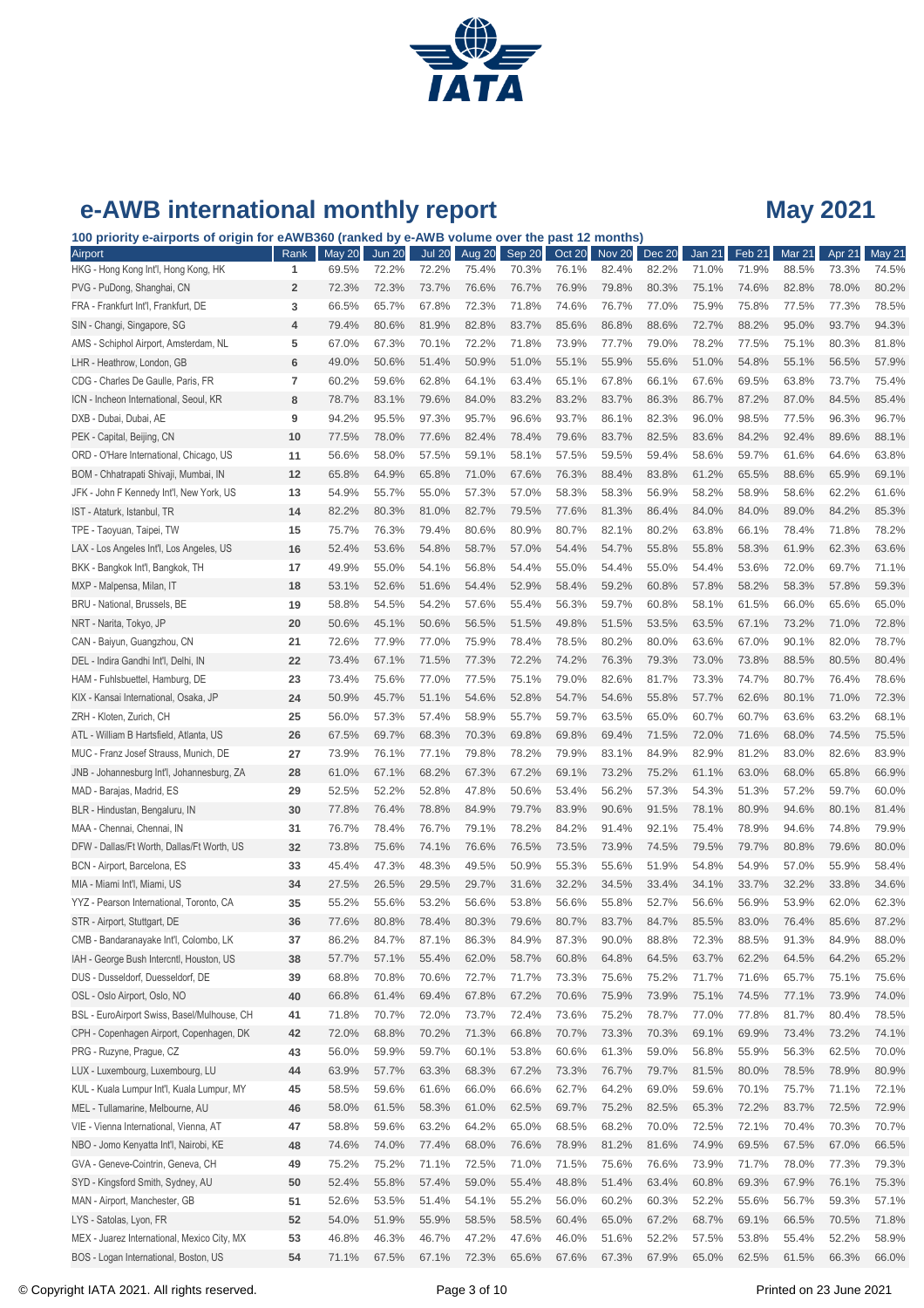

**100 priority e-airports of origin for eAWB360 (ranked by e-AWB volume over the past 12 months)**

| Airport                                      | Rank | <b>May 20</b> | <b>Jun 20</b> | <b>Jul 20</b> | Aug 20 | Sep 20 | Oct 20 | Nov <sub>20</sub> | <b>Dec 20</b> | Jan 21              | Feb 21 | Mar 21 | Apr 21 | <b>May 21</b> |
|----------------------------------------------|------|---------------|---------------|---------------|--------|--------|--------|-------------------|---------------|---------------------|--------|--------|--------|---------------|
| SFO - San Francisco Int'l, San Francisco, US | 55   | 60.1%         | 59.2%         | 59.7%         | 64.3%  | 65.8%  | 59.2%  | 62.8%             | 61.2%         | 65.6%               | 66.1%  | 60.9%  | 64.6%  | 69.1%         |
| BLL - Billund, Billund, DK                   | 56   | 66.7%         | 68.7%         | 70.9%         | 70.1%  | 65.4%  | 71.2%  | 70.6%             | 69.2%         | 67.6%               | 68.9%  | 62.9%  | 71.7%  | 72.5%         |
| HAJ - Hanover Arpt, Hannover, DE             | 57   | 74.5%         | 77.6%         | 76.7%         | 78.6%  | 78.7%  | 82.1%  | 91.3%             | 91.4%         | 92.3%               | 91.7%  | 88.0%  | 92.0%  | 91.8%         |
| BUD - Ferihegy, Budapest, HU                 | 58   | 54.7%         | 52.7%         | 55.7%         | 56.0%  | 56.3%  | 58.0%  | 55.5%             | 53.7%         | 59.3%               | 57.4%  | 54.4%  | 62.8%  | 68.3%         |
| YUL - Pierre Elliott Trudeau, Montreal, CA   | 59   | 56.2%         | 63.9%         | 61.0%         | 61.2%  | 64.2%  | 61.9%  | 59.4%             | 59.7%         | 62.3%               | 67.1%  | 45.2%  | 67.5%  | 65.2%         |
| PEN - Penang International, Penang, MY       | 60   | 78.5%         | 66.9%         | 76.4%         | 74.7%  | 75.6%  | 75.8%  | 73.5%             | 70.3%         | 69.6%               | 74.2%  | 80.5%  | 81.1%  | 83.7%         |
| ARN - Arlanda, Stockholm, SE                 | 61   | 64.6%         | 66.7%         | 66.9%         | 67.5%  | 68.8%  | 71.2%  | 71.3%             | 72.3%         | 70.8%               | 72.4%  | 73.5%  | 74.3%  | 74.1%         |
| HEL - Helsinki-Vantaa, Helsinki, Fl          | 62   | 62.1%         | 65.2%         | 65.6%         | 65.7%  | 67.9%  | 69.6%  | 68.6%             | 72.3%         | 69.0%               | 69.8%  | 72.7%  | 75.0%  | 77.5%         |
| IAD - Dulles Int'l, Washington, US           | 63   | 52.9%         | 54.0%         | 61.4%         | 64.4%  | 63.7%  | 59.1%  | 60.7%             | 60.4%         | 66.2%               | 68.8%  | 61.6%  | 67.3%  | 67.1%         |
| TLV - Ben Gurion Int'l, Tel Aviv-Yafo, IL    | 64   | 47.4%         | 50.9%         | 49.4%         | 51.9%  | 51.3%  | 52.4%  | 50.0%             | 49.0%         | 51.2%               | 51.1%  | 46.7%  | 45.8%  | 43.7%         |
| PER - Perth, Perth, AU                       | 65   | 84.8%         | 84.4%         | 79.4%         | 88.1%  | 78.3%  | 78.2%  | 84.3%             | 85.6%         | 56.4%               | 74.9%  | 90.2%  | 79.2%  | 79.0%         |
| DOH - Doha, Doha, QA                         | 66   | 91.5%         | 91.5%         | 92.4%         | 93.1%  | 96.0%  | 94.5%  | 96.3%             | 95.0%         | 97.1%               | 96.7%  | 96.8%  | 93.8%  | 98.2%         |
| GRU - Guarulhos Int'l, Sao Paulo, BR         | 67   | 27.4%         | 31.5%         | 30.4%         | 30.2%  | 28.7%  | 30.8%  | 29.0%             | 25.8%         | 26.4%               | 28.9%  | 23.1%  | 26.5%  | 25.1%         |
| DWC - Al Maktoum Int'l, Dubai, AE            | 68   | 89.9%         | 92.8%         | 92.9%         | 94.7%  | 93.7%  | 94.1%  | 93.8%             | 96.1%         | 78.8%               | 82.0%  | 84.3%  | 85.8%  | 86.1%         |
| BOG - Eldorado, Bogota, CO                   | 69   | 10.3%         | 15.5%         | 29.9%         | 33.5%  | 31.1%  | 33.4%  | 29.4%             | 28.5%         | 29.4%               | 32.8%  | 15.4%  | 25.6%  | 29.1%         |
| GDL - Miguel Hidal, Guadalajara, MX          | 70   | 67.2%         | 65.7%         | 69.2%         | 70.2%  | 71.1%  | 65.1%  | 64.3%             | 68.9%         | 68.4%               | 67.8%  | 74.7%  | 74.5%  | 74.5%         |
| YVR - Vancouver Int'l, Vancouver, CA         | 71   | 40.6%         | 53.2%         | 48.2%         | 56.3%  | 57.8%  | 56.0%  | 54.9%             | 56.8%         | 54.0%               | 47.5%  | 54.8%  | 65.7%  | 71.6%         |
| SEA - Seattle/Tacoma Int'l, Seattle, US      | 72   | 76.0%         | 75.8%         | 71.5%         | 72.3%  | 72.2%  | 70.9%  | 71.5%             | 67.3%         | 68.8%               | 65.6%  | 65.9%  | 62.5%  | 65.6%         |
| AKL - Auckland Int'l, Auckland, NZ           | 73   | 35.4%         | 39.7%         | 42.1%         | 40.4%  | 36.9%  | 39.6%  | 45.4%             | 51.8%         | 39.1%               | 43.5%  | 55.9%  | 54.5%  | 55.9%         |
| FCO - Fiumicino, Rome, IT                    | 74   | 52.2%         | 54.8%         | 47.3%         | 49.2%  | 49.8%  | 54.1%  | 54.2%             | 53.8%         | 51.5%               | 49.8%  | 52.5%  | 53.4%  | 56.8%         |
| CPT - Cape Town Internationa, Cape Town, ZA  | 75   | 45.3%         | 48.1%         | 54.0%         | 60.8%  | 61.9%  | 53.4%  | 63.6%             | 66.2%         | 56.6%               | 74.3%  | 77.5%  | 79.0%  | 79.7%         |
| MNL - Ninoy Aquino Int'l, Manila, PH         | 76   | 41.0%         | 46.4%         | 45.1%         | 51.6%  | 44.8%  | 48.3%  | 50.2%             | 49.7%         | 52.8%               | 72.6%  | 74.2%  | 72.0%  | 74.8%         |
| MMX - Airport, Malmo, SE                     | 77   | 72.4%         | 69.9%         | 73.4%         | 77.6%  | 69.7%  | 77.1%  | 78.6%             | 74.7%         | 73.0%               | 70.8%  | 72.7%  | 72.0%  | 73.2%         |
| BNE - Brisbane Int'l, Brisbane, AU           | 78   | 44.1%         | 51.7%         | 53.9%         | 55.5%  | 50.7%  | 55.4%  | 54.0%             | 64.1%         | 43.4%               | 65.5%  | 78.4%  | 69.9%  | 75.1%         |
| LIM - J Chavez Int'l, Lima, PE               | 79   | 14.9%         | 17.4%         | 16.9%         | 23.8%  | 23.2%  | 23.2%  | 26.5%             | 27.4%         | 30.7%               | 32.1%  | 40.2%  | 35.4%  | 33.6%         |
| UIO - Mariscal Sucre, Quito, EC              | 80   | 10.7%         | 8.2%          | 14.7%         | 15.1%  | 14.6%  | 19.0%  | 14.7%             | 16.1%         | 13.4%               | 16.8%  | 2.6%   | 16.2%  | 17.5%         |
| CAI - Cairo Int'l, Cairo, EG                 | 81   | 41.2%         | 49.6%         | 45.8%         | 42.9%  | 45.5%  | 45.5%  | 57.5%             | 64.3%         | 39.3%               | 50.8%  | 57.8%  | 46.6%  | 50.8%         |
| ATH - Eleftherios Venizelos, Athens, GR      | 82   | 32.7%         | 31.5%         | 31.2%         | 32.9%  | 28.3%  | 33.6%  | 38.8%             | 33.7%         | 28.8%               | 30.4%  | 27.8%  | 33.1%  | 33.1%         |
| AUH - Abu Dhabi Int'l, Abu Dhabi, AE         | 83   | 63.0%         | 61.8%         | 64.5%         | 60.5%  | 61.0%  | 92.5%  | 95.1%             | 82.2%         | 59.1%               | 64.1%  | 93.2%  | 81.7%  | 94.6%         |
| NUE - Airport, Nuremberg, DE                 | 84   | 70.5%         | 77.9%         | 80.2%         | 78.4%  | 79.2%  | 79.9%  | 84.4%             | 85.0%         | 84.6%               | 84.4%  | 82.7%  | 88.1%  | 85.6%         |
| SCL - Arturo Merino Benitez, Santiago, CL    | 85   | 16.7%         | 19.3%         | 22.0%         | 24.6%  | 21.9%  | 20.3%  | 18.9%             | 19.6%         | 22.4%               | 22.7%  | 24.2%  | 26.3%  | 24.9%         |
| NGO - Komaki AFB, Nagoya, JP                 | 86   | 46.9%         | 41.0%         | 46.3%         | 51.4%  | 48.3%  | 47.7%  | 46.6%             | 49.5%         | 75.2%               | 76.1%  | 88.6%  | 73.7%  | 74.3%         |
| DUB - Dublin, Dublin, IE                     | 87   | 27.6%         | 28.4%         | 29.4%         | 33.2%  | 31.6%  | 29.3%  | 31.0%             | 28.9%         | 23.4%               | 23.2%  | 19.9%  | 26.2%  | 25.7%         |
| WAW - Frederic Chopin, Warsaw, PL            | 88   | 32.3%         | 32.5%         | 34.7%         | 35.4%  | 32.2%  | 36.8%  | 34.4%             | 33.2%         | 30.9%               | 32.2%  | 30.6%  | 37.2%  | 35.0%         |
| COK - Kochi, Kochi, IN                       | 89   | 50.3%         | 56.7%         | 60.8%         | 68.8%  | 57.4%  | 40.4%  | 60.6%             | 70.8%         | 45.6%               | 43.3%  | 68.3%  | 42.1%  | 42.7%         |
| RUH - King Khalid Int'l, Riyadh, SA          | 90   | 63.6%         | 60.2%         | 62.8%         | 61.1%  | 58.0%  | 62.0%  | 65.7%             | 71.7%         | 68.0%               | 78.9%  | 77.7%  | 69.9%  | 72.3%         |
| EZE - Ministro Pistarini, Buenos Aires, AR   | 91   | 35.8%         | 39.2%         | 46.6%         | 37.4%  | 42.6%  | 42.4%  | 41.1%             | 35.4%         | 39.7%               | 41.1%  | 36.1%  | 36.8%  | 67.1%         |
| FUK - Fukuoka, Fukuoka, JP                   | 92   | 52.1%         | 49.9%         | 56.2%         | 54.9%  | 53.0%  | 50.9%  | 50.0%             | 47.0%         | 65.6%               | 66.8%  | 76.2%  | 80.4%  | 80.7%         |
| KHH - Kaohsiung Int'l, Kaohsiung, TW         | 93   | 90.2%         | 90.4%         | 90.1%         | 91.6%  | 91.7%  | 91.8%  | 91.7%             | 90.3%         | 74.6%               | 76.8%  | 95.4%  | 95.2%  | 97.1%         |
| GLA - Glasgow International, Glasgow, GB     | 94   | 43.6%         | 42.0%         | 39.0%         | 39.3%  | 32.8%  | 32.4%  | 58.2%             | 56.5%         | 32.1%               | 43.5%  | 34.2%  | 32.5%  | 35.3%         |
| EWR - Newark Liberty Int'l, Newark, US       | 95   | 52.8%         | 47.7%         | 49.0%         | 47.0%  | 48.7%  | 41.7%  | 52.0%             | 50.2%         | 49.0%               | 47.6%  | 45.9%  | 44.0%  | 43.3%         |
| JED - King Abdulaziz Int'l, Jeddah, SA       | 96   | 68.6%         | 69.3%         | 73.6%         | 81.3%  | 72.4%  | 75.9%  | 83.9%             | 75.3%         | 55.4%               | 59.0%  | 83.8%  | 49.4%  | 45.8%         |
| DMM - King Fahd Int'l, Dammam, SA            | 97   | 21.3%         | 37.4%         | 40.2%         | 34.6%  | 30.7%  | 32.1%  | 61.3%             | 56.3%         | 41.5%               | 42.4%  | 77.8%  | 22.0%  | 18.2%         |
| HND - Haneda, Tokyo, JP                      | 98   | 47.9%         | 38.2%         | 45.4%         | 50.4%  | 41.0%  | 26.5%  | 27.6%             | 26.6%         | 54.2%               | 60.4%  | 25.8%  | 27.8%  | 30.4%         |
| TXL - Tegel, Berlin, DE                      | 99   | 69.9%         | 72.3%         | 75.2%         | 82.7%  | 82.6%  | 83.3%  | 80.0%             |               | 81.3% 100.0% 100.0% |        |        |        | 100.0%        |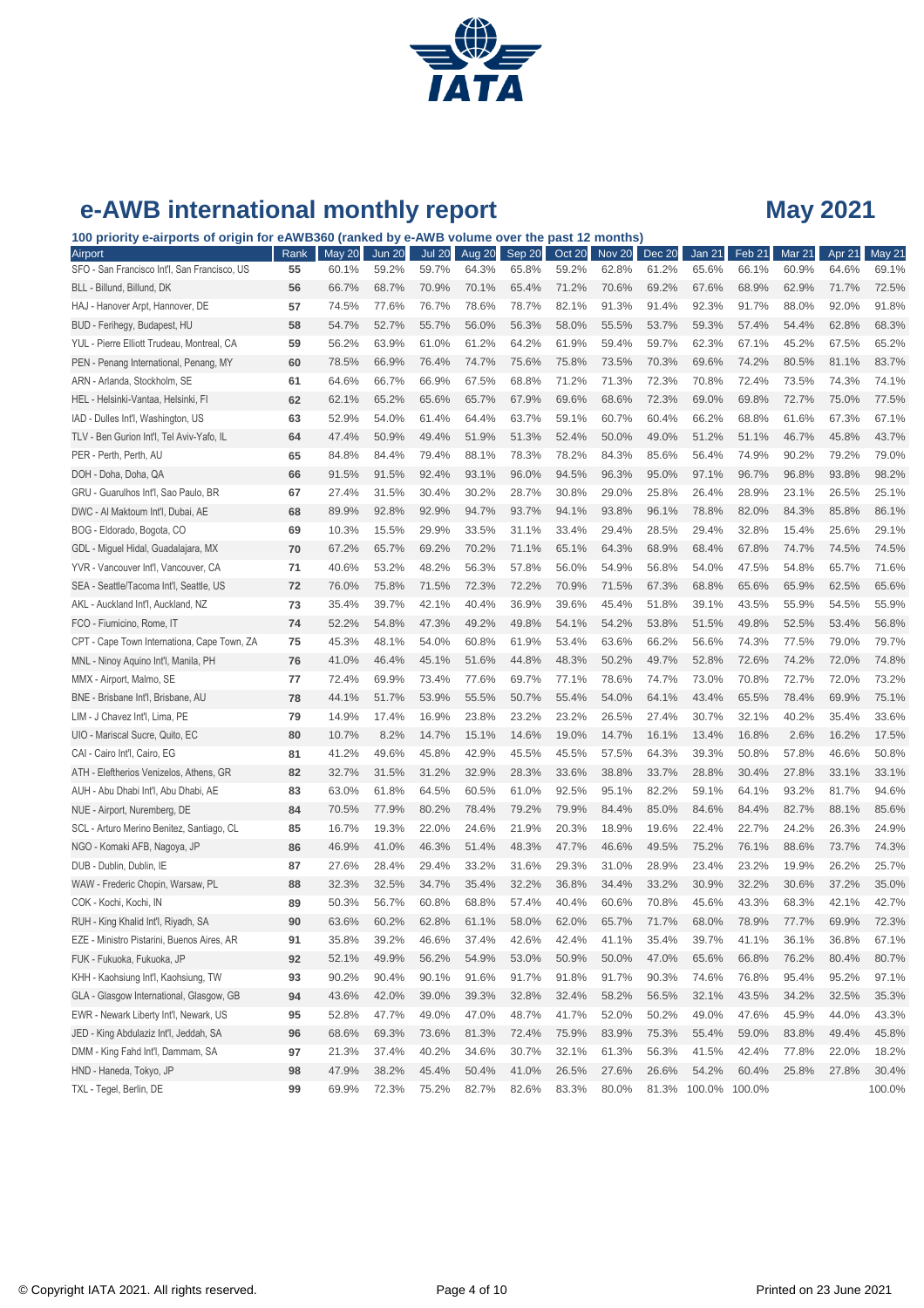

**Top-50 countries of origin eAWBs volume (ranked by e-AWB volume within the past 12 months)**

| Country                         | Rank                    | <b>May 20</b>  | <b>Jun 20</b>                                                   | <b>Jul 20</b> | Aug 20 | Sep 20         | Oct 20 | Nov 20 | Dec 20 | Jan 21  | Feb <sub>21</sub> | Mar 21 | Apr 21 | May 21 |
|---------------------------------|-------------------------|----------------|-----------------------------------------------------------------|---------------|--------|----------------|--------|--------|--------|---------|-------------------|--------|--------|--------|
| AE - United Arab Emirates       | 11                      | 9,496          | 16,321                                                          | 17,905        | 14,734 | 21,273         | 15,260 | 8,771  | 10,160 | 17,758  | 15,789            | 3,863  | 16,522 | 15,733 |
| AT - Austria                    | 26                      | 3,537          | 4,228                                                           | 5,271         | 4,710  | 5,567          | 5,814  | 5,431  | 5,557  | 4,767   | 5,369             | 4,391  | 5,204  | 4,630  |
| AU - Australia                  | 20                      | 6,491          | 7,661                                                           | 8,738         | 8,046  | 9,270          | 8,312  | 7,586  | 8,842  | 5,833   | 9,394             | 8,350  | 8,165  | 8,637  |
| BE - Belgium                    | 21                      | 5,724          | 6,304                                                           | 7,012         | 6,885  | 7,504          | 7,877  | 7,451  | 8,345  | 7,495   | 8,341             | 7,389  | 9,127  | 8,078  |
| <b>BR</b> - Brazil              | 35                      | 1,673          | 2,084                                                           | 2,428         | 2,384  | 2,571          | 2,776  | 2,745  | 2,838  | 2,356   | 2,675             | 2,033  | 2,498  | 2,405  |
| CA - Canada                     | 22                      | 3,740          | 4,337                                                           | 5,071         | 5,432  | 5,770          | 6,218  | 5,610  | 5,635  | 4,975   | 4,966             | 2,727  | 7,356  | 7,734  |
| CH - Switzerland                | 16                      | 10,038         | 12,273                                                          | 14,356        | 11,929 | 13,417         | 14,277 | 13,466 | 12,847 | 12,788  | 13,361            | 12,061 | 12,826 | 11,808 |
| CN - People's Republic of China | $\mathbf{1}$            |                | 146,611 136,480 161,384 162,248 174,857 160,815 183,439 179,491 |               |        |                |        |        |        | 135,459 | 112,000           | 67,398 | 70,417 | 70,491 |
| CO - Colombia                   | 43                      | 288            | 446                                                             | 949           | 1,056  | 1,055          | 1,264  | 1,066  | 1,118  | 1,091   | 1,489             | 522    | 1,398  | 1,368  |
| CZ - Czech Republic             | 32                      | 1,669          | 2,108                                                           | 2,413         | 2,157  | 2,468          | 2,825  | 2,512  | 2,406  | 2,434   | 2,369             | 1,891  | 2,673  | 2,975  |
| DE - Germany                    | $\overline{\mathbf{2}}$ | 42,812         | 48,810                                                          | 57,630        | 56,525 | 62,728         | 66,771 | 64,358 | 67,621 | 61,934  | 64,066            | 50,735 | 62,966 | 61,561 |
| DK - Denmark                    | 24                      | 4,108          | 4,518                                                           | 5,247         | 4,477  | 5,135          | 5,359  | 4,606  | 4,498  | 4,634   | 4,796             | 3,507  | 5,202  | 5,176  |
| EC - Ecuador                    | 47                      | 486            | 360                                                             | 703           | 676    | 755            | 1,056  | 689    | 766    | 802     | 1,148             | 402    | 1,101  | 1,043  |
| EG - Egypt                      | 50                      | 514            | 958                                                             | 1,070         | 933    | 1,287          | 1,071  | 1,201  | 1,538  | 1,027   | 1,136             | 952    | 1,078  | 989    |
| ES - Spain                      | 15                      | 5,403          | 7,744                                                           | 9,744         | 8,369  | 10,028         | 11,081 | 10,188 | 11,341 | 9,259   | 10,560            | 9,472  | 13,744 | 12,630 |
| FI - Finland                    | 38                      | 1,074          | 1,341                                                           | 1,496         | 1,451  | 1,779          | 1,799  | 1,433  | 1,774  | 1,464   | 1,551             | 1,518  | 1,915  | 1,853  |
| FR - France                     | 8                       | 13,399         | 19,371                                                          | 22,559        | 20,172 | 23,518         | 25,719 | 24,726 | 25,928 | 23,590  | 25,121            | 13,387 | 26,282 | 24,336 |
| GB - United Kingdom             | 9                       | 16,783         | 19,061                                                          | 21,686        | 20,979 | 21,919         | 24,252 | 22,671 | 20,823 | 19,266  | 22,180            | 19,013 | 22,196 | 22,696 |
| HK - Hong Kong (SAR), China     | 4                       | 60,764         | 57,916                                                          | 67,047        | 65,311 | 67,477         | 64,263 | 70,585 | 66,058 | 57,176  | 42,904            | 50,395 | 51,605 | 55,379 |
| HU - Hungary                    | 37                      | 1,228          | 1,498                                                           | 1,763         | 1,506  | 1,953          | 2,125  | 1,754  | 1,707  | 1,787   | 1,933             | 1,590  | 2,048  | 2,090  |
| ID - Indonesia                  | 36                      | 219            | 316                                                             | 478           | 367    | 592            | 1,586  | 1,607  | 2,134  | 582     | 2,028             | 2,151  | 2,284  | 2,207  |
| IE - Ireland                    | 44                      | 931            | 1,157                                                           | 1,290         | 1,118  | 1,355          | 1,260  | 1,177  | 1,026  | 1,234   | 1,243             | 854    | 1,456  | 1,213  |
| IL - Israel                     | 40                      | 2,276          | 2,853                                                           | 3,052         | 3,027  | 3,129          | 3,292  | 2,866  | 3,012  | 2,990   | 2,970             | 2,580  | 2,186  | 1,737  |
| IN - India                      | 5                       | 19,787         | 31,601                                                          | 34,486        | 33,188 | 37,806         | 34,781 | 30,707 | 31,946 | 30,131  | 32,427            | 30,294 | 34,065 | 33,079 |
| IT - Italy                      | 10                      | 10,696         | 13,897                                                          | 16,720        | 12,820 | 16,663         | 19,920 | 18,617 | 19,534 | 15,365  | 17,155            | 13,366 | 17,781 | 16,971 |
| JP - Japan                      | 12                      | 26,611         | 28,435                                                          | 35,290        | 29,632 | 36,757         | 39,279 | 36,725 | 38,867 | 39,659  | 44,008            | 14,650 | 16,722 | 15,042 |
| KE - Kenya                      | 34                      | 3,156          | 3,573                                                           | 3,340         | 4,458  | 3,838          | 3,828  | 3,442  | 3,694  | 3,886   | 2,970             | 1,862  | 2,503  | 2,612  |
| KR - Korea (South)              | 14                      | 34,111         | 38,770                                                          | 39,420        | 40,988 | 47,318         | 44,043 | 46,316 | 46,933 | 42,596  | 36,805            | 11,397 | 13,814 | 13,170 |
| LK - Sri Lanka                  | 29                      | 1,860          | 2,786                                                           | 3,515         | 3,289  | 3,389          | 3,387  | 3,219  | 2,161  | 2,921   | 3,743             | 4,002  | 4,194  | 3,618  |
| LU - Luxembourg                 | 33                      | 2,238          | 1,983                                                           | 2,419         | 2,414  | 2,405          | 2,790  | 2,642  | 2,825  | 2,819   | 2,658             | 3,206  | 2,998  | 2,972  |
| MA - Morocco                    | 46                      | 421            | 500                                                             | 618           | 579    | 667            | 587    | 1,023  | 1,060  | 1,118   | 784               | 1,141  | 1,207  | 1,062  |
| MX - Mexico                     | 28                      | 2,764          | 3,333                                                           | 3,803         | 3,640  | 3,884          | 4,395  | 4,365  | 4,624  | 3,716   | 4,792             | 3,655  | 4,541  | 3,972  |
| MY - Malaysia                   | 25                      | 6,753          | 7,813                                                           | 9,235         | 8,645  | 9,468          | 9,414  | 8,859  | 7,562  | 5,137   | 5,986             | 4,670  | 5,132  | 5,011  |
| NG - Nigeria                    | 48                      | $\overline{4}$ | 41                                                              | 38            | 13     | $\overline{7}$ | 68     | 6      | 15     | 17      | 350               | 330    | 937    | 1,026  |
| NL - Netherlands                | 6                       | 18,995         | 22,470                                                          | 25,932        | 25,160 | 26,914         | 28,675 | 28,218 | 29,314 | 27,340  | 26,447            | 13,965 | 27,011 | 26,169 |
| NO - Norway                     | 30                      | 3,082          | 3,041                                                           | 3,649         | 3,115  | 3,904          | 4,103  | 3,950  | 4,195  | 4,083   | 4,163             | 2,757  | 3,586  | 3,497  |
| NZ - New Zealand                | 39                      | 771            | 950                                                             | 1,126         | 991    | 1,167          | 1,230  | 1,297  | 1,365  | 466     | 1,148             | 1,192  | 1,506  | 1,754  |
| PE - Peru                       | 49                      | 235            | 391                                                             | 466           | 702    | 729            | 805    | 955    | 847    | 1,095   | 817               | 783    | 1,066  | 1,022  |
| PH - Philippines                | 45                      | 831            | 1,202                                                           | 1,322         | 1,532  | 1,691          | 1,777  | 1,682  | 1,677  | 1,343   | 1,763             | 1,156  | 1,083  | 1,211  |
| PK - Pakistan                   | 31                      | 1,540          | 2,676                                                           | 4,223         | 2,908  | 3,854          | 3,352  | 2,848  | 2,532  | 2,482   | 2,481             | 2,681  | 3,388  | 3,128  |
| PL - Poland                     | 42                      | 886            | 1,080                                                           | 1,257         | 1,251  | 1,432          | 1,657  | 1,399  | 1,442  | 1,301   | 1,334             | 875    | 1,544  | 1,427  |
| QA - Qatar                      | 41                      | 602            | 1,046                                                           | 1,300         | 1,332  | 1,459          | 1,372  | 1,863  | 1,902  | 1,780   | 1,407             | 1,802  | 1,801  | 1,567  |
| SE - Sweden                     | 27                      | 3,604          | 4,364                                                           | 4,498         | 4,111  | 5,139          | 5,159  | 4,448  | 4,598  | 4,217   | 4,599             | 3,574  | 4,658  | 4,303  |
| SG - Singapore                  | $\overline{7}$          | 19,303         | 23,068                                                          | 26,337        | 25,533 | 28,444         | 28,614 | 27,832 | 28,339 | 9,964   | 24,770            | 24,686 | 25,761 | 25,440 |
| TH - Thailand                   | 19                      | 7,540          | 9,131                                                           | 9,778         | 9,753  | 11,460         | 11,521 | 10,839 | 9,827  | 9,735   | 9,252             | 6,531  | 7,746  | 9,053  |
| TR - Turkey                     | 13                      | 7,630          | 11,597                                                          | 13,712        | 11,736 | 13,235         | 12,694 | 12,509 | 14,170 | 12,404  | 12,725            | 15,523 | 15,255 | 13,310 |
| TW - Chinese Taipei             | 17                      | 30,980         | 30,197                                                          | 36,686        | 37,151 | 40,223         | 38,259 | 38,735 | 23,245 | 9,763   | 8,469             | 7,994  | 8,719  | 9,594  |
| US - United States of America   | 3                       | 71,339         | 79,688                                                          | 83,135        | 85,218 | 87,034         | 98,009 | 89,163 | 83,453 | 76,556  | 73,688            | 56,329 | 58,948 | 58,929 |
| VN - Vietnam                    | 18                      | 4,487          | 4,528                                                           | 6,550         | 6,429  | 6,455          | 7,084  | 6,490  | 6,954  | 6,442   | 7,007             | 8,260  | 8,629  | 9,187  |
| ZA - South Africa               | 23                      | 3,558          | 5,558                                                           | 6,682         | 6,897  | 7,091          | 7,386  | 6,862  | 6,789  | 4,098   | 5,708             | 4,596  | 5,767  | 6,545  |
|                                 |                         |                |                                                                 |               |        |                |        |        |        |         |                   |        |        |        |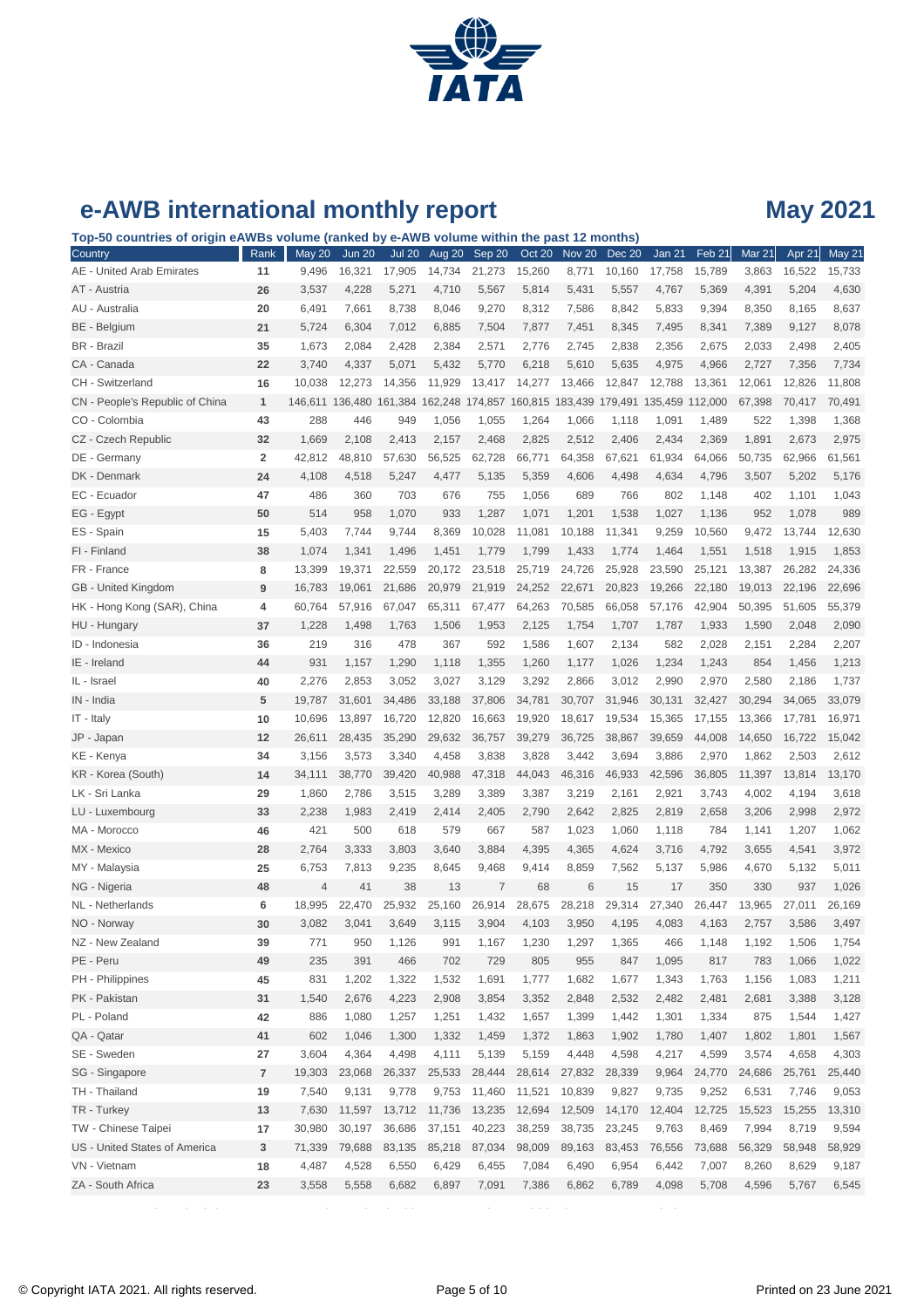

| Top-50 countries of origin eAWBs penetration % (ranked by e-AWB volume within the past 12 months) |                |               |               |               |        |        |               |        |               |               |        |               |        |        |
|---------------------------------------------------------------------------------------------------|----------------|---------------|---------------|---------------|--------|--------|---------------|--------|---------------|---------------|--------|---------------|--------|--------|
| Country                                                                                           | Rank           | <b>May 20</b> | <b>Jun 20</b> | <b>Jul 20</b> | Aug 20 | Sep 20 | <b>Oct 20</b> | Nov 20 | <b>Dec 20</b> | <b>Jan 21</b> | Feb 21 | <b>Mar 21</b> | Apr 21 | May 21 |
| AE - United Arab Emirates                                                                         | 11             | 90.7%         | 92.5%         | 93.7%         | 93.1%  | 93.9%  | 93.4%         | 91.0%  | 90.3%         | 90.6%         | 92.1%  | 83.1%         | 93.4%  | 94.9%  |
| AT - Austria                                                                                      | 26             | 60.7%         | 63.7%         | 66.9%         | 67.1%  | 68.4%  | 70.1%         | 71.0%  | 73.3%         | 74.1%         | 73.3%  | 72.2%         | 73.3%  | 73.1%  |
| AU - Australia                                                                                    | 20             | 58.9%         | 62.4%         | 62.0%         | 64.7%  | 61.7%  | 62.2%         | 64.7%  | 74.3%         | 61.3%         | 71.0%  | 79.8%         | 74.6%  | 75.6%  |
| BE - Belgium                                                                                      | 21             | 55.7%         | 53.3%         | 53.0%         | 56.5%  | 54.6%  | 54.4%         | 56.8%  | 58.6%         | 57.1%         | 60.6%  | 65.8%         | 65.5%  | 65.1%  |
| <b>BR</b> - Brazil                                                                                | 35             | 29.3%         | 30.5%         | 30.5%         | 30.4%  | 29.7%  | 31.5%         | 30.8%  | 28.3%         | 27.8%         | 29.2%  | 24.1%         | 28.9%  | 27.3%  |
| CA - Canada                                                                                       | 22             | 49.1%         | 53.6%         | 51.4%         | 55.4%  | 55.0%  | 55.4%         | 55.0%  | 54.2%         | 56.0%         | 55.3%  | 49.1%         | 62.4%  | 63.2%  |
| CH - Switzerland                                                                                  | 16             | 63.4%         | 63.9%         | 63.9%         | 65.1%  | 62.6%  | 65.4%         | 68.7%  | 70.4%         | 67.5%         | 67.0%  | 71.0%         | 70.8%  | 73.5%  |
| CN - People's Republic of China                                                                   | 1              | 71.7%         | 73.9%         | 74.1%         | 76.1%  | 75.8%  | 75.7%         | 78.3%  | 80.1%         | 75.2%         | 74.9%  | 85.7%         | 81.5%  | 82.7%  |
| CO - Colombia                                                                                     | 43             | 9.2%          | 13.8%         | 26.3%         | 29.3%  | 27.3%  | 29.6%         | 26.1%  | 25.4%         | 26.2%         | 30.5%  | 14.0%         | 23.8%  | 26.7%  |
| CZ - Czech Republic                                                                               | 32             | 56.0%         | 59.9%         | 59.7%         | 60.1%  | 53.8%  | 60.6%         | 61.3%  | 59.0%         | 56.8%         | 55.9%  | 56.3%         | 62.5%  | 70.0%  |
| DE - Germany                                                                                      | $\overline{2}$ | 69.0%         | 69.5%         | 71.2%         | 74.6%  | 73.9%  | 76.6%         | 79.0%  | 79.3%         | 77.5%         | 77.2%  | 78.1%         | 79.1%  | 80.3%  |
| DK - Denmark                                                                                      | 24             | 69.9%         | 68.7%         | 70.5%         | 70.8%  | 66.2%  | 70.9%         | 72.1%  | 69.8%         | 68.4%         | 69.5%  | 69.1%         | 72.5%  | 73.3%  |
| EC - Ecuador                                                                                      | 47             | 10.6%         | 8.1%          | 14.4%         | 14.7%  | 14.3%  | 18.8%         | 14.4%  | 15.9%         | 13.2%         | 16.2%  | 10.1%         | 17.1%  | 17.5%  |
| EG - Egypt                                                                                        | 50             | 41.2%         | 49.6%         | 45.8%         | 42.9%  | 45.4%  | 45.3%         | 57.4%  | 64.3%         | 39.3%         | 50.8%  | 57.8%         | 46.6%  | 50.8%  |
| ES - Spain                                                                                        | 15             | 48.3%         | 52.4%         | 52.4%         | 53.3%  | 53.9%  | 56.1%         | 57.4%  | 56.5%         | 58.4%         | 56.9%  | 60.9%         | 61.8%  | 63.8%  |
| FI - Finland                                                                                      | 38             | 62.1%         | 65.2%         | 65.6%         | 65.7%  | 67.9%  | 69.6%         | 68.6%  | 72.3%         | 69.1%         | 69.8%  | 72.7%         | 75.0%  | 77.5%  |
| FR - France                                                                                       | 8              | 60.8%         | 60.3%         | 63.3%         | 64.7%  | 64.3%  | 65.7%         | 68.9%  | 67.5%         | 69.1%         | 70.9%  | 65.9%         | 74.0%  | 75.8%  |
| GB - United Kingdom                                                                               | 9              | 47.3%         | 48.6%         | 48.8%         | 48.9%  | 49.1%  | 52.3%         | 54.3%  | 54.0%         | 49.8%         | 52.8%  | 51.8%         | 53.6%  | 54.9%  |
| HK - Hong Kong (SAR), China                                                                       | 4              | 69.5%         | 72.2%         | 72.2%         | 75.4%  | 70.3%  | 76.1%         | 82.4%  | 82.2%         | 71.0%         | 71.9%  | 88.5%         | 73.3%  | 74.5%  |
| HU - Hungary                                                                                      | 37             | 54.7%         | 52.7%         | 55.7%         | 56.0%  | 56.3%  | 58.0%         | 55.5%  | 53.7%         | 59.3%         | 57.4%  | 54.4%         | 62.8%  | 68.3%  |
| ID - Indonesia                                                                                    | 36             | 37.6%         | 47.7%         | 57.7%         | 41.4%  | 50.0%  | 68.2%         | 72.1%  | 76.5%         | 41.9%         | 74.7%  | 87.4%         | 89.7%  | 88.1%  |
| IE - Ireland                                                                                      | 44             | 29.1%         | 31.3%         | 25.1%         | 36.1%  | 34.7%  | 33.3%         | 35.4%  | 34.0%         | 30.9%         | 30.1%  | 25.7%         | 31.4%  | 30.9%  |
| IL - Israel                                                                                       | 40             | 47.4%         | 50.9%         | 49.4%         | 51.9%  | 51.3%  | 52.4%         | 50.0%  | 49.0%         | 51.2%         | 51.1%  | 46.7%         | 45.8%  | 43.7%  |
| IN - India                                                                                        | 5              | 70.6%         | 70.0%         | 71.0%         | 76.3%  | 72.1%  | 77.2%         | 85.0%  | 84.8%         | 69.7%         | 72.3%  | 89.0%         | 73.0%  | 74.2%  |
| IT - Italy                                                                                        | 10             | 52.2%         | 53.6%         | 53.9%         | 55.8%  | 56.4%  | 59.4%         | 60.7%  | 61.2%         | 60.0%         | 59.3%  | 55.5%         | 59.7%  | 61.8%  |
| JP - Japan                                                                                        | 12             | 50.3%         | 44.9%         | 50.4%         | 55.2%  | 51.1%  | 51.2%         | 52.2%  | 54.2%         | 62.4%         | 66.1%  | 76.1%         | 70.9%  | 72.6%  |
| KE - Kenya                                                                                        | 34             | 74.9%         | 74.3%         | 77.5%         | 68.3%  | 76.9%  | 79.2%         | 81.4%  | 81.8%         | 74.9%         | 69.4%  | 67.4%         | 67.0%  | 66.5%  |
| KR - Korea (South)                                                                                | 14             | 78.8%         | 83.2%         | 79.7%         | 84.0%  | 83.3%  | 83.4%         | 83.8%  | 86.2%         | 86.7%         | 87.1%  | 86.6%         | 83.6%  | 84.9%  |
| LK - Sri Lanka                                                                                    | 29             | 86.2%         | 84.7%         | 87.1%         | 86.3%  | 84.9%  | 87.3%         | 90.0%  | 88.8%         | 72.3%         | 88.5%  | 91.3%         | 84.9%  | 88.0%  |
| LU - Luxembourg                                                                                   | 33             | 63.9%         | 57.7%         | 63.3%         | 68.3%  | 67.2%  | 73.3%         | 76.7%  | 79.7%         | 81.5%         | 80.0%  | 78.5%         | 78.9%  | 80.9%  |
| MA - Morocco                                                                                      | 46             | 74.1%         | 79.4%         | 70.1%         | 64.4%  | 72.3%  | 76.3%         | 70.9%  | 68.7%         | 54.8%         | 60.8%  | 66.1%         | 53.3%  | 60.5%  |
| MX - Mexico                                                                                       | 28             | 55.5%         | 53.4%         | 54.4%         | 54.8%  | 56.8%  | 53.2%         | 56.4%  | 57.5%         | 59.6%         | 58.4%  | 61.4%         | 60.0%  | 64.4%  |
| MY - Malaysia                                                                                     | 25             | 67.9%         | 62.9%         | 67.9%         | 69.8%  | 70.4%  | 68.4%         | 68.5%  | 69.6%         | 63.8%         | 71.8%  | 77.6%         | 74.7%  | 76.5%  |
| NG - Nigeria                                                                                      | 48             | 36.4%         | 34.2%         | 14.7%         | 18.1%  | 7.1%   | 32.5%         | 40.0%  | 18.8%         | 19.1%         | 80.1%  | 75.5%         | 89.8%  | 95.9%  |
| NL - Netherlands                                                                                  | 6              | 67.0%         | 67.3%         | 69.9%         | 72.1%  | 71.6%  | 73.8%         | 77.6%  | 79.2%         | 78.6%         | 77.7%  | 75.2%         | 80.5%  | 81.8%  |
| NO - Norway                                                                                       | 30             | 64.7%         | 59.4%         | 67.1%         | 67.6%  | 66.1%  | 68.3%         | 73.8%  | 71.9%         | 73.0%         | 72.5%  | 76.0%         | 73.9%  | 73.9%  |
| NZ - New Zealand                                                                                  | 39             | 33.8%         | 39.0%         | 41.2%         | 40.0%  | 38.7%  | 41.7%         | 47.3%  | 54.5%         | 34.5%         | 45.4%  | 58.1%         | 59.6%  | 61.1%  |
| PE - Peru                                                                                         | 49             | 14.9%         | 17.4%         | 16.9%         | 23.8%  | 23.2%  | 23.2%         | 26.5%  | 27.4%         | 30.7%         | 32.1%  | 40.2%         | 35.4%  | 33.6%  |
| PH - Philippines                                                                                  | 45             | 41.0%         | 44.7%         | 42.5%         | 49.7%  | 45.2%  | 48.1%         | 49.5%  | 48.9%         | 53.8%         | 72.5%  | 73.7%         | 72.0%  | 74.7%  |
| PK - Pakistan                                                                                     | 31             | 64.9%         | 61.7%         | 63.5%         | 64.4%  | 66.3%  | 65.9%         | 81.8%  | 82.5%         | 67.7%         | 74.3%  | 87.8%         | 70.0%  | 71.5%  |
| PL - Poland                                                                                       | 42             | 39.9%         | 42.3%         | 42.6%         | 45.1%  | 41.7%  | 46.5%         | 43.7%  | 42.0%         | 41.2%         | 41.2%  | 34.8%         | 47.8%  | 46.9%  |
| QA - Qatar                                                                                        | 41             | 91.5%         | 91.5%         | 92.4%         | 93.1%  | 96.0%  | 94.5%         | 96.3%  | 95.0%         | 97.1%         | 96.7%  | 96.8%         | 93.8%  | 98.2%  |
| SE - Sweden                                                                                       | 27             | 66.3%         | 67.8%         | 68.4%         | 69.5%  | 68.3%  | 70.9%         | 70.5%  | 71.1%         | 69.7%         | 70.4%  | 72.2%         | 72.8%  | 73.2%  |
| SG - Singapore                                                                                    | 7              | 79.4%         | 80.6%         | 81.9%         | 82.8%  | 83.7%  | 85.6%         | 86.8%  | 88.7%         | 72.7%         | 88.2%  | 95.0%         | 93.7%  | 94.3%  |
| TH - Thailand                                                                                     | 19             | 49.9%         | 55.0%         | 54.1%         | 56.8%  | 54.4%  | 55.1%         | 54.5%  | 55.1%         | 54.4%         | 53.6%  | 72.0%         | 69.7%  | 71.1%  |
| TR - Turkey                                                                                       | 13             | 81.5%         | 80.0%         | 80.4%         | 82.3%  | 79.3%  | 78.6%         | 80.2%  | 85.9%         | 84.1%         | 84.3%  | 89.2%         | 85.5%  | 86.7%  |
| TW - Chinese Taipei                                                                               | 17             | 77.0%         | 77.7%         | 80.4%         | 81.6%  | 81.9%  | 81.8%         | 83.0%  | 81.0%         | 64.2%         | 66.5%  | 79.0%         | 72.5%  | 78.8%  |
| US - United States of America                                                                     | 3              | 56.3%         | 57.1%         | 57.1%         | 59.2%  | 58.7%  | 58.8%         | 60.3%  | 60.0%         | 58.8%         | 59.2%  | 58.9%         | 61.3%  | 61.8%  |
| VN - Vietnam                                                                                      | 18             | 41.9%         | 39.5%         | 45.0%         | 45.5%  | 37.8%  | 44.7%         | 46.0%  | 43.8%         | 40.9%         | 52.0%  | 82.7%         | 75.5%  | 72.9%  |
| ZA - South Africa                                                                                 | 23             | 61.0%         | 66.7%         | 68.0%         | 67.0%  | 66.9%  | 66.8%         | 72.1%  | 74.1%         | 60.8%         | 64.3%  | 69.4%         | 68.0%  | 69.1%  |
|                                                                                                   |                |               |               |               |        |        |               |        |               |               |        |               |        |        |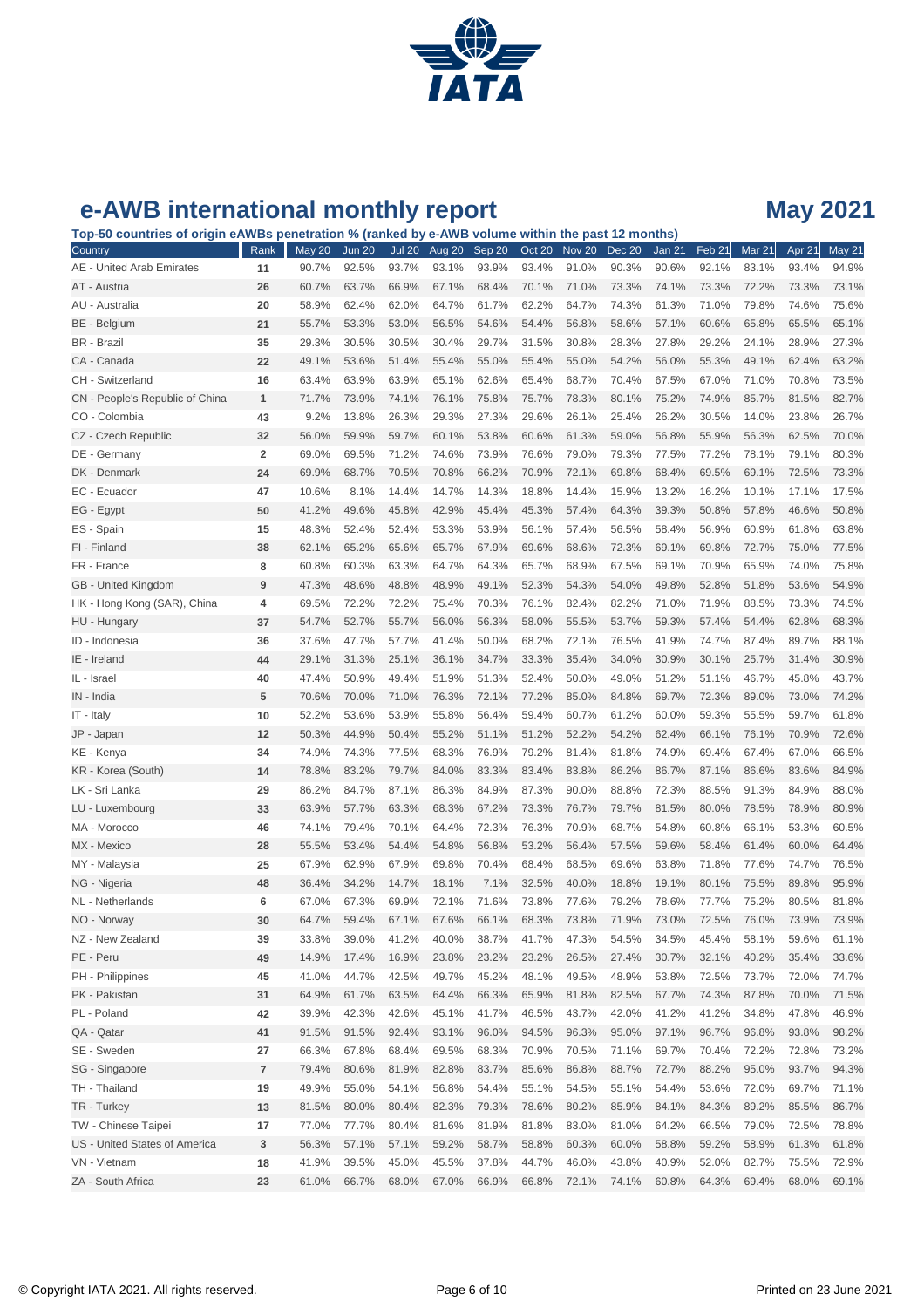

### **e-AWB volume by region of origin**

| Region                                | Rank | May $20$ | Jun 20  |         |         |         |         |         | Jul 20 Aug 20 Sep 20 Oct 20 Nov 20 Dec 20 |         | Jan 21 Feb 21 Mar 21 |         |         | Apr 21 May 21 |
|---------------------------------------|------|----------|---------|---------|---------|---------|---------|---------|-------------------------------------------|---------|----------------------|---------|---------|---------------|
| Africa                                | 6    | 10.974   | 14.317  | 15.901  | 17.287  | 17,266  | 18.334  | 16.966  | 16.574                                    | 10,327  | 11.469               | 7.837   | 12.900  | 13.708        |
| Asia Pacific                          | 3    | 130.527  | 159.342 | 180.940 | 171.805 | 198.501 | 195.309 | 186.822 | 190,080                                   | 158,080 | 181.518              | 120,779 | 133.154 | 131.131       |
| Europe                                |      | 159.731  | 194.061 | 227.646 | 209.784 | 236,965 | 255,864 | 241,221 | 249,574                                   | 227.668 | 239.889              | 186.198 | 247.653 | 236,054       |
| Middle East                           | 5    | 12.837   | 21.687  | 24.740  | 20.635  | 29,137  | 22.941  | 16,980  | 18,535                                    | 26.104  | 22.931               | 9.308   | 24.044  | 22,278        |
| North Asia                            | 2    | 238.355  | 224.593 | 265.117 | 264.710 | 282,557 | 263,347 | 292,770 | 268,830                                   | 202.412 | 163.386              | 125.798 | 130.746 | 135.517       |
| The Americas                          | 4    | 81.829   | 92.145  | 98.454  | 101.082 | 103.887 | 117,000 | 107.116 | 101.476                                   | 92.634  | 91.541               | 68.522  | 79.351  | 79.012        |
| USA only                              |      | 71.339   | 79.688  | 83.135  | 85.218  | 87.034  | 98,009  | 89,163  | 83.453                                    | 76,556  | 73.688               | 56.329  | 58.948  | 58,929        |
| All others                            |      | 10.490   | 12.457  | 15.319  | 15,864  | 16,853  | 18,991  | 17,953  | 18,023                                    | 16,078  | 17,853               | 12,193  | 20.403  | 20,083        |
| e-AWB penetration by region of origin |      |          |         |         |         |         |         |         |                                           |         |                      |         |         |               |

| Region       | Rank | May 20 Jun 20 Jul 20 Aug 20 Sep 20 Oct 20 Nov 20 Dec 20 Jan 21 Feb 21 Mar 21 Apr 21 May 21 |             |       |       |       |                   |                   |       |       |       |                   |  |
|--------------|------|--------------------------------------------------------------------------------------------|-------------|-------|-------|-------|-------------------|-------------------|-------|-------|-------|-------------------|--|
| Africa       |      | 67.8%                                                                                      | 67.9%       | 68.8% | 66.8% | 67.9% | 69.3% 71.8%       | 70.2%             | 59.1% | 60.0% |       | 64.9% 64.5% 65.1% |  |
| Asia Pacific | 3    | 63.6%                                                                                      | 63.5%       | 64.8% | 69.0% | 65.9% | 67.0% 69.4%       | 70.9%             | 67.1% | 72.4% |       | 84.6% 77.2% 78.0% |  |
| Europe       | 4    | 60.0%                                                                                      | 60.5%       | 61.5% | 63.7% | 63.0% | 65.3% 67.4%       | 67.8%             | 66.6% | 66.6% |       | 65.9% 68.6% 70.1% |  |
| Middle East  |      | 80.3%                                                                                      | 82.2%       | 82.1% | 81.9% | 82.0% | 80.6% 83.2% 81.6% |                   | 77.0% | 80.8% |       | 76.7% 78.9% 82.7% |  |
| North Asia   |      | 71.8%                                                                                      | 73.9%       | 74.4% | 76.6% | 75.2% |                   | 76.6% 79.8% 80.7% | 73.4% | 73.6% |       | 86.3% 77.4% 78.9% |  |
| The Americas | 6    | $51.2\%$                                                                                   | 52.3%       | 52.5% | 54.5% | 53.8% | 54.0% 54.5%       | 53.9%             | 53.0% | 53.2% |       | 51.7% 54.3% 55.2% |  |
| USA only     |      | 56.3%                                                                                      | 57.1%       | 57.1% | 59.2% | 58.7% | 58.8% 60.3%       | 60.0%             | 58.8% | 59.2% |       | 58.9% 61.3% 61.8% |  |
| All others   |      |                                                                                            | 31.7% 34.0% | 36.4% | 38.0% | 37.4% |                   | 38.1% 37.1% 36.6% | 36.2% | 37.6% | 33.1% | 40.8% 42.1%       |  |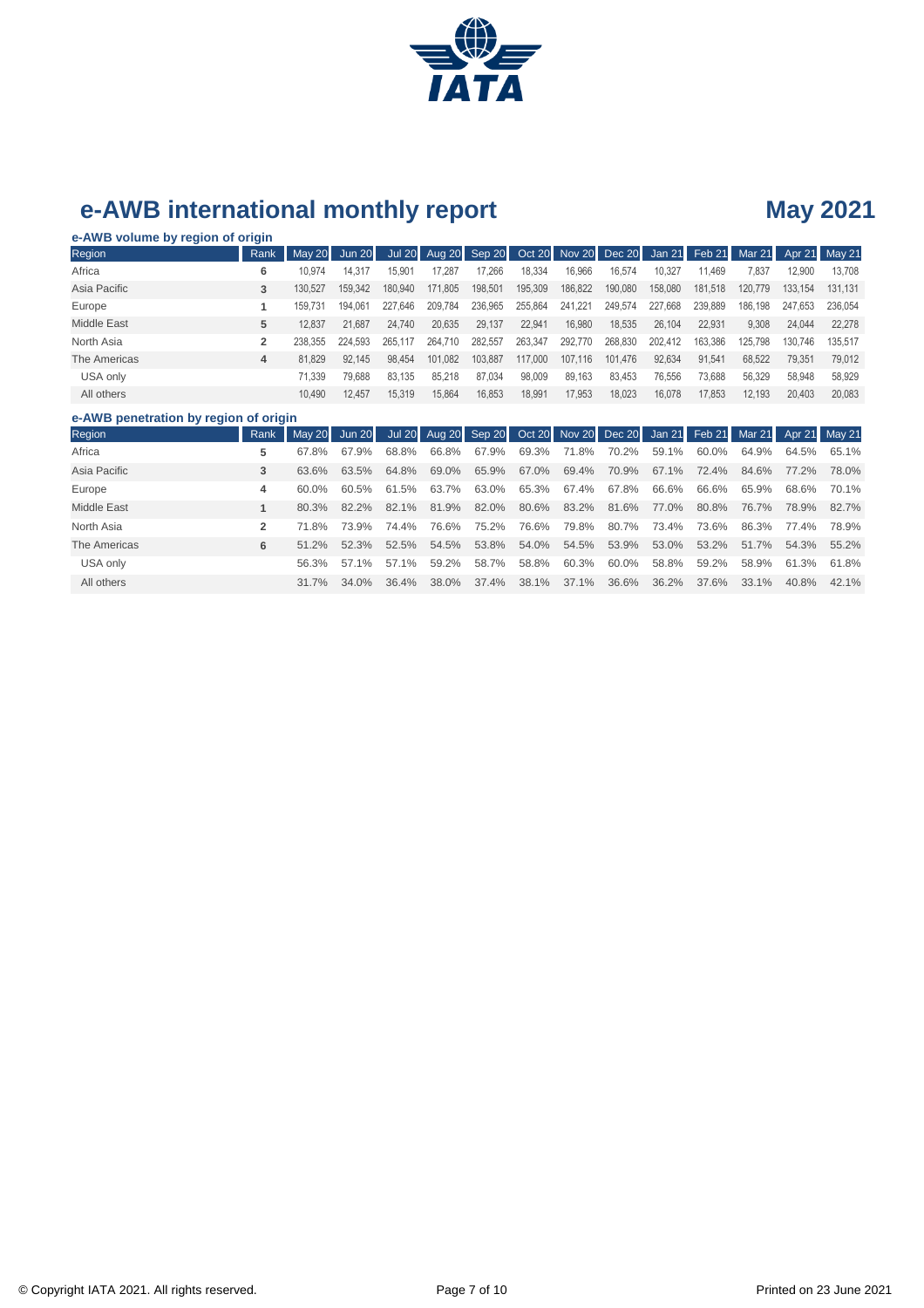

**Top-50 airlines (ranked by e-AWB volume within the past 12 months)**

| Airline                           | Rank           | <b>May 20</b> | <b>Jun 20</b> | <b>Jul 20</b> | Aug 20 | Sep 20 |       | Oct 20 Nov 20 Dec 20 |       | Jan 21 | Feb 21 | Mar $21$ | Apr 21 | May 21 |
|-----------------------------------|----------------|---------------|---------------|---------------|--------|--------|-------|----------------------|-------|--------|--------|----------|--------|--------|
| LH - Lufthansa Cargo              | 1              | 79.3%         | 78.6%         | 78.8%         | 81.6%  | 80.5%  | 79.8% | 79.5%                | 79.5% | 80.5%  | 79.7%  | 80.0%    | 80.7%  | 80.5%  |
| QR - Qatar Airways                | $\overline{2}$ | 83.7%         | 83.5%         | 83.9%         | 84.5%  | 84.7%  | 84.1% | 84.2%                | 84.8% | 84.6%  | 83.2%  | 83.4%    | 83.8%  | 83.7%  |
| SQ - Singapore Airlines           | 3              | 89.8%         | 89.4%         | 90.1%         | 92.4%  | 94.3%  | 95.0% | 95.3%                | 97.1% |        | 97.9%  | 98.7%    | 99.7%  | 99.8%  |
| TK - THY - Turkish Airlines       | 4              | 66.7%         | 69.3%         | 69.6%         | 70.6%  | 69.6%  | 74.2% | 73.8%                | 71.8% | 74.2%  | 74.8%  | 73.2%    | 78.5%  | 80.2%  |
| CX - Cathay Pacific               | 5              | 92.1%         | 92.3%         | 92.5%         | 92.8%  | 93.5%  | 92.7% | 92.4%                | 92.4% | 92.7%  | 92.3%  | 92.5%    | 93.8%  | 93.6%  |
| KL - KLM                          | 6              | 85.6%         | 86.2%         | 87.6%         | 86.7%  | 86.6%  | 87.2% | 87.1%                | 87.7% | 87.1%  | 88.2%  |          | 93.5%  | 93.2%  |
| AF - Air France                   | 7              | 84.9%         | 83.7%         | 83.7%         | 84.0%  | 83.6%  | 83.9% | 84.7%                | 84.4% | 84.8%  | 85.0%  |          | 91.0%  | 91.0%  |
| CV - Cargolux                     | 8              | 39.9%         | 42.9%         | 46.5%         | 51.6%  | 57.6%  | 61.1% | 62.9%                | 72.4% | 74.1%  | 73.9%  | 74.7%    | 78.4%  | 79.0%  |
| EK - Emirates                     | 9              | 33.8%         | 40.4%         | 40.7%         | 38.5%  | 39.9%  | 38.6% |                      |       | 39.9%  | 40.4%  |          | 39.1%  | 39.5%  |
| EY - Etihad Airways               | 10             | 77.5%         | 79.3%         | 80.2%         | 81.6%  | 80.6%  | 81.4% | 81.6%                | 80.9% | 82.4%  | 80.4%  | 81.6%    | 82.2%  | 83.2%  |
| 5X - UPS Airlines                 | 11             | 51.5%         | 49.4%         | 48.9%         | 49.2%  | 48.6%  | 48.8% | 52.5%                | 53.8% | 52.5%  | 54.2%  | 49.6%    | 49.7%  | 51.1%  |
| <b>BA - IAG - British Airways</b> | 12             | 41.8%         | 44.0%         | 45.4%         | 49.5%  | 48.7%  | 46.3% | 49.5%                | 46.5% | 47.4%  | 45.0%  | 46.7%    | 47.3%  | 48.4%  |
| AC - Air Canada                   | 13             |               |               |               |        |        |       |                      |       |        |        |          | 49.2%  | 49.7%  |
| <b>IB - IAG - IBERIA</b>          | 14             | 46.6%         | 40.2%         | 43.0%         | 47.3%  | 47.6%  | 50.5% | 53.3%                | 53.9% | 54.0%  | 51.7%  | 55.3%    | 55.4%  | 55.9%  |
| VS - Virgin Atlantic              | 15             | 25.4%         | 22.8%         | 25.4%         | 26.1%  | 25.8%  | 24.7% | 23.7%                | 23.1% | 25.7%  | 25.9%  | 25.5%    | 25.1%  | 25.6%  |
| <b>LA - LAN Airlines</b>          | 16             | 10.3%         | 9.7%          | 12.0%         | 10.7%  | 12.0%  | 11.2% | 12.6%                | 14.5% | 15.2%  | 14.3%  | 15.2%    | 15.7%  | 13.5%  |
| TP - TAP Portugal                 | 17             | 24.4%         | 24.5%         | 23.9%         | 31.6%  | 31.4%  |       |                      | 32.7% | 33.9%  | 33.3%  | 35.1%    | 34.4%  | 36.6%  |
| AT - Royal Air Maroc              | 18             |               |               |               | 54.0%  |        |       | 67.7%                | 75.9% | 83.2%  |        | 64.8%    | 56.8%  | 53.6%  |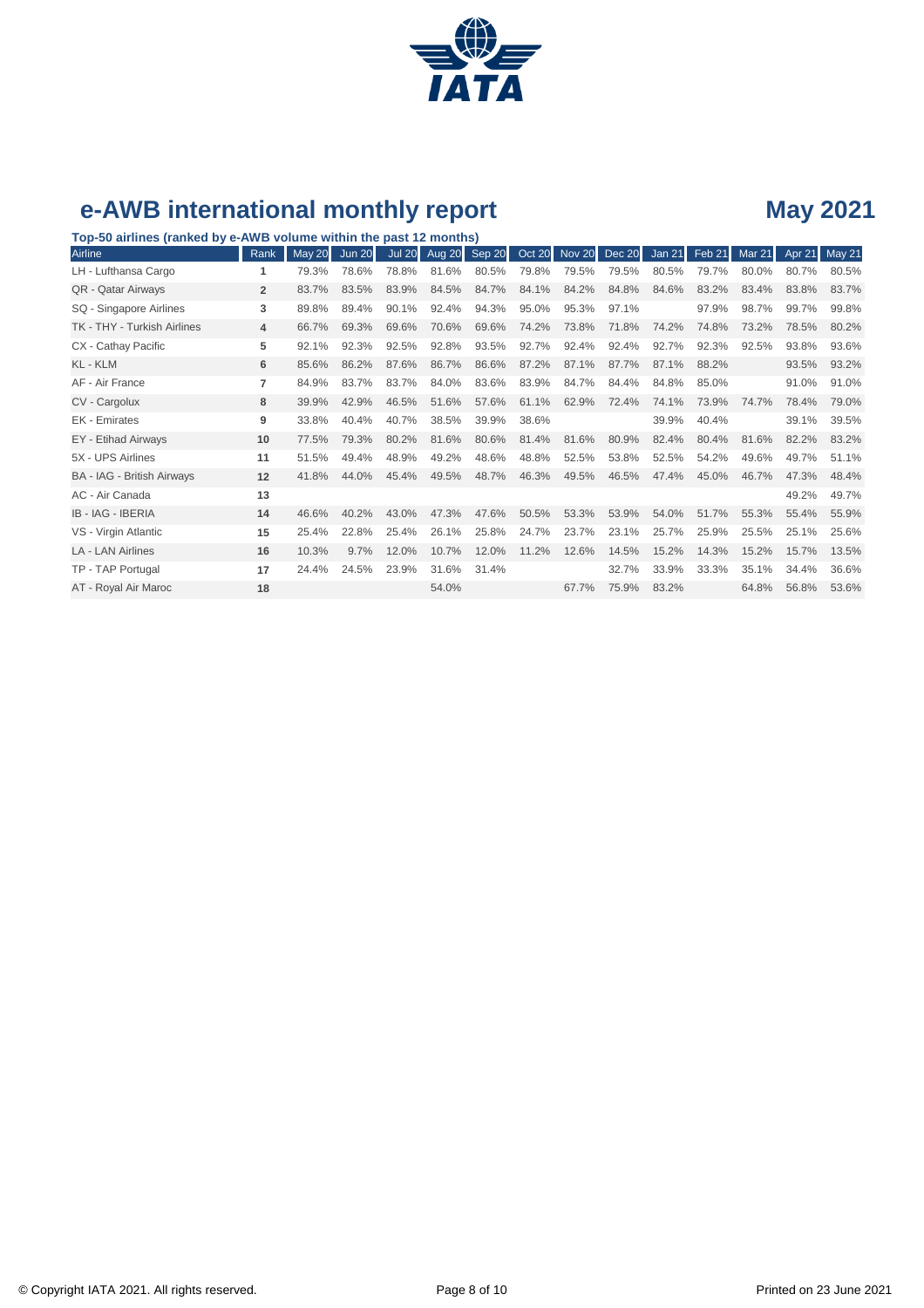

**Top-50 freight forwarder groups (ranked by e-AWB volume within the past 12 months)**

| Airline                             | Rank           | May 20 | <b>Jun 20</b> | <b>Jul 20</b>                                                        | Aug 20 | Sep 20 | Oct 20        | Nov <sub>20</sub> | <b>Dec 20</b> | <b>Jan 21</b> | Feb 21 | Mar $21$ | Apr 21 | May 21 |
|-------------------------------------|----------------|--------|---------------|----------------------------------------------------------------------|--------|--------|---------------|-------------------|---------------|---------------|--------|----------|--------|--------|
| DGF - DHL GLOBAL FORWARDI           | 1              | 78.8%  | 79.5%         | 80.3%                                                                | 84.4%  | 82.3%  | 83.2%         | 86.4%             | 87.3%         | 84.5%         | 85.7%  | 92.8%    | 88.7%  | 89.4%  |
| <b>SCHENKER</b>                     | $\overline{2}$ | 81.3%  | 83.2%         | 84.4%                                                                | 86.9%  | 86.2%  | 85.3%         | 86.0%             | 90.1%         | 87.5%         | 87.1%  | 90.7%    | 92.1%  | 92.1%  |
| KUEHNE + NAGEL                      | 3              | 60.9%  | 65.7%         | 66.9%                                                                | 71.8%  | 70.8%  | 69.7%         | 73.9%             | 76.0%         | 73.1%         | 74.2%  | 70.9%    | 75.9%  | 77.4%  |
| DSV AIR & SEA                       | $\overline{4}$ | 73.3%  | 73.2%         | 76.9%                                                                | 78.9%  | 76.8%  | 80.0%         | 83.0%             | 81.2%         | 82.1%         | 82.8%  | 85.0%    | 84.7%  | 85.4%  |
| <b>EXPEDITORS GROUP</b>             | 5              | 89.8%  | 90.8%         | 89.3%                                                                | 90.5%  | 89.8%  | 89.0%         | 90.4%             | 91.2%         | 87.7%         | 86.5%  | 90.1%    | 88.8%  | 89.4%  |
| <b>BOLLORE</b>                      | 6              | 75.5%  | 76.2%         | 79.3%                                                                | 82.6%  | 82.7%  | 84.7%         | 87.0%             | 87.2%         | 84.7%         | 84.3%  | 87.8%    | 87.2%  | 87.9%  |
| <b>GEODIS</b>                       | $\overline{7}$ | 80.5%  | 80.1%         | 80.9%                                                                | 82.9%  | 80.9%  | 82.3%         | 87.4%             | 86.8%         | 80.4%         | 81.2%  | 89.8%    | 83.0%  | 84.4%  |
| UPS - UNITED PARCEL SERVIC          | 8              | 87.2%  | 88.1%         | 88.1%                                                                | 88.6%  | 89.2%  | 88.0%         | 88.9%             | 89.5%         | 83.5%         | 78.3%  | 81.2%    | 83.0%  | 83.5%  |
| <b>AGILITY</b>                      | 9              | 77.3%  | 77.9%         | 79.3%                                                                | 80.6%  | 80.6%  | 81.9%         | 82.9%             | 82.4%         | 82.1%         | 82.9%  | 86.3%    | 85.7%  | 87.7%  |
| <b>NIPPON EXPRESS</b>               | 10             | 68.3%  | 67.9%         | 71.2%                                                                | 76.3%  | 71.0%  | 69.7%         | 71.3%             | 69.6%         | 69.8%         | 69.8%  | 90.5%    | 81.0%  | 82.0%  |
| <b>CEVA GROUP</b>                   | 11             | 76.1%  | 75.6%         | 78.9%                                                                | 80.5%  | 79.9%  | 81.1%         | 81.1%             | 79.1%         | 77.1%         | 77.3%  | 89.2%    | 87.2%  | 88.0%  |
| HELLMANN WORLDWIDE LOGI             | 12             | 74.9%  | 78.3%         | 79.1%                                                                | 81.5%  | 80.7%  | 79.9%         | 82.4%             | 82.4%         | 80.4%         | 82.2%  | 86.9%    | 86.4%  | 86.4%  |
| KWE - KINTETSU WORLD EXPR           | 13             | 70.5%  | 66.0%         | 69.1%                                                                | 76.3%  | 72.0%  | 69.1%         | 70.7%             | 69.8%         | 72.5%         | 73.8%  | 87.8%    | 79.8%  | 80.8%  |
| <b>WORLD COURIER</b>                | 14             | 66.6%  | 64.3%         | 64.8%                                                                | 66.6%  | 66.0%  | 61.9%         | 63.5%             | 62.9%         | 61.6%         | 62.7%  | 59.8%    | 65.9%  | 68.3%  |
| FLF - FASHION LOGISTIC FOR          | 15             | 84.3%  | 89.9%         | 83.9%                                                                | 82.8%  | 81.0%  | 78.3%         | 79.5%             | 85.1%         | 90.0%         | 90.2%  | 94.3%    | 96.9%  | 96.8%  |
| <b>YUSEN</b>                        | 16             | 67.9%  | 66.9%         | 70.0%                                                                | 74.6%  | 74.2%  | 72.3%         | 73.2%             | 75.0%         | 79.4%         | 82.1%  | 91.5%    | 90.5%  | 89.6%  |
| ARAMEX - ARAB AMERICAN EX           | 17             | 80.1%  | 81.7%         | 80.1%                                                                | 81.2%  | 82.4%  | 82.3%         | 80.9%             | 68.7%         | 80.1%         | 81.9%  | 80.7%    | 89.5%  | 91.3%  |
| <b>PANALPINA</b>                    | 18             | 66.6%  | 65.5%         | 69.1%                                                                | 74.3%  | 68.9%  | 72.0%         | 78.4%             | 83.7%         | 84.6%         | 84.7%  | 81.0%    | 86.3%  | 86.2%  |
| <b>DACHSER</b>                      | 19             | 76.6%  | 79.8%         | 79.1%                                                                | 81.3%  | 77.1%  | 81.5%         | 85.1%             | 83.1%         | 78.6%         | 77.0%  | 83.3%    | 79.0%  | 81.5%  |
| <b>JAS FORWARDING</b>               | 20             | 71.8%  | 73.7%         | 77.1%                                                                | 80.5%  | 78.1%  | 79.2%         | 83.0%             | 80.3%         | 79.4%         | 76.2%  | 85.2%    | 85.9%  | 86.8%  |
| <b>RHENUS AIR</b>                   | 21             | 79.8%  | 80.7%         | 80.2%                                                                | 83.3%  | 81.7%  | 82.2%         | 83.2%             | 85.8%         | 87.0%         | 88.1%  | 83.6%    | 89.8%  | 90.9%  |
| <b>CARGO PARTNER LOGISTICS</b>      | 22             | 62.6%  | 69.8%         | 70.9%                                                                | 72.3%  | 65.7%  | 67.8%         | 70.4%             | 73.1%         | 76.7%         | 80.3%  | 89.3%    | 87.5%  | 89.5%  |
| <b>HARMONY SHIPPING &amp; FORWA</b> | 23             | 88.0%  | 90.8%         | 93.0%                                                                | 94.7%  | 92.9%  | 94.0%         | 94.0%             | 95.0%         | 85.1%         | 91.5%  | 93.9%    | 94.2%  | 96.1%  |
| <b>AIR MENZIES INTL</b>             | 24             | 65.9%  | 77.6%         | 78.8%                                                                | 80.3%  | 75.8%  | 79.6%         | 82.9%             | 85.4%         | 73.6%         | 78.8%  | 87.5%    | 78.2%  | 81.5%  |
| <b>CTS INTL LOGISTICS</b>           | 25             | 82.1%  | 82.8%         | 86.1%                                                                | 85.8%  | 84.7%  | 75.6%         | 83.1%             | 81.0%         | 83.8%         | 77.8%  | 99.4%    | 96.7%  | 96.9%  |
| LOGWIN AIR + OCEAN INTL             | 26             | 76.4%  | 74.3%         | 78.9%                                                                | 80.2%  | 79.7%  | 80.5%         | 81.6%             | 82.9%         | 81.4%         | 84.2%  | 87.6%    | 87.3%  | 86.7%  |
| NNR GLOBAL LOGISTICS                | 27             | 69.2%  | 65.3%         | 71.0%                                                                | 77.9%  | 76.9%  | 74.7%         | 77.2%             | 74.8%         | 79.0%         | 80.8%  | 90.7%    | 85.1%  | 86.8%  |
| <b>DHL</b>                          | 28             | 84.4%  | 85.2%         | 86.4%                                                                | 86.6%  | 87.1%  | 87.7%         | 90.3%             | 89.7%         | 88.2%         | 92.2%  | 96.7%    | 91.4%  | 89.4%  |
| <b>SKYWAYS AIR SERVICES</b>         | 29             | 81.8%  | 79.3%         | 81.2%                                                                | 88.5%  | 81.3%  | 85.4%         | 94.8%             | 94.3%         | 82.4%         | 82.6%  | 95.8%    | 81.1%  | 83.0%  |
| <b>CH ROBINSON</b>                  | 30             | 74.8%  | 78.9%         | 76.1%                                                                | 76.8%  | 75.8%  | 76.8%         | 80.3%             | 79.4%         | 77.0%         | 77.4%  | 75.7%    | 78.0%  | 79.3%  |
| <b>APEX LOGS INTL</b>               | 31             | 44.0%  | 52.4%         | 52.4%                                                                | 57.8%  | 67.7%  | 71.7%         | 77.2%             | 74.0%         | 56.6%         | 62.1%  | 92.5%    | 66.8%  | 66.4%  |
| <b>ROHLIG</b>                       | 32             | 81.1%  | 81.8%         | 83.5%                                                                | 83.9%  | 86.1%  | 82.9%         | 85.4%             | 85.8%         | 83.5%         | 83.4%  | 84.2%    | 88.5%  | 88.7%  |
| <b>PANDA AIR</b>                    | 33             | 99.9%  | 99.8%         | 100.0%                                                               | 99.9%  |        | 100.0% 100.0% | 100.0%            | 100.0%        | 100.0%        | 100.0% | 100.0%   | 99.9%  | 100.0% |
| <b>DHL EXPRESS</b>                  | 34             | 80.9%  | 78.5%         | 77.9%                                                                | 76.1%  | 75.6%  | 76.9%         | 78.7%             | 75.8%         | 61.2%         | 71.1%  | 79.8%    | 66.8%  | 67.2%  |
| FEDEX - FEDERAL EXPRESS /           | 35             | 65.3%  | 71.4%         | 80.2%                                                                | 78.3%  | 87.6%  | 77.8%         | 68.2%             | 70.7%         | 85.7%         | 86.1%  | 67.0%    | 92.9%  | 94.0%  |
| <b>KERRY FREIGHT</b>                | 36             | 54.0%  | 59.3%         | 59.0%                                                                | 71.2%  | 58.2%  | 65.6%         | 82.8%             | 78.9%         | 44.0%         | 45.9%  | 77.1%    | 40.8%  | 48.6%  |
| SAVINO DEL BENE                     | 37             | 66.7%  | 64.3%         | 67.5%                                                                | 64.9%  | 68.1%  | 75.1%         | 77.2%             | 79.5%         | 76.5%         | 79.8%  | 78.3%    | 80.5%  | 82.4%  |
| COA - COSMO AIRFREIGHT CO           | 38             | 83.4%  | 85.4%         | 81.1%                                                                | 87.5%  | 86.7%  | 86.8%         | 88.7%             | 91.2%         | 95.1%         | 95.9%  | 96.9%    | 98.0%  | 99.3%  |
| <b>GEIS SDV</b>                     | 39             | 74.4%  | 75.5%         | 84.9%                                                                | 87.6%  | 84.1%  | 86.3%         | 87.3%             | 89.8%         | 87.0%         | 92.8%  | 95.2%    | 94.9%  | 92.4%  |
| <b>FEDEX TRADE NETWORK</b>          | 40             | 67.7%  | 69.4%         | 67.2%                                                                | 66.8%  | 68.8%  | 71.9%         | 72.5%             | 70.7%         | 69.8%         | 68.4%  | 70.0%    | 68.5%  | 79.7%  |
| <b>TIME MATTERS</b>                 | 41             | 97.8%  | 99.0%         | 98.7%                                                                | 98.4%  | 98.7%  | 99.4%         |                   | 99.8% 100.0%  | 99.9%         | 99.8%  | 99.9%    | 99.9%  | 99.7%  |
| <b>TRANSPEED CARGO</b>              | 42             | 82.2%  | 88.1%         | 90.3%                                                                | 82.9%  | 92.3%  | 95.7%         | 95.1%             | 98.3%         | 84.3%         | 97.1%  | 99.8%    | 96.8%  | 98.1%  |
| <b>TNT EXPRESS</b>                  | 43             | 70.4%  | 71.1%         | 67.0%                                                                | 75.1%  | 66.4%  | 76.4%         | 79.8%             | 80.2%         | 66.5%         | 72.4%  | 84.7%    | 71.8%  | 72.4%  |
| <b>CARGO PARTNER</b>                | 44             | 64.1%  | 67.4%         | 70.5%                                                                | 74.1%  | 74.5%  | 76.0%         | 72.8%             | 72.0%         | 72.7%         | 67.2%  | 66.2%    | 72.1%  | 77.0%  |
| <b>CHINA FREIGHT</b>                | 45             | 98.2%  | 86.1%         | 93.7%                                                                | 95.8%  | 98.4%  | 98.0%         | 97.5%             | 99.1%         | 99.3%         | 99.0%  | 99.7%    | 98.3%  | 98.9%  |
| <b>CTI LOGISTICS</b>                | 46             | 62.0%  | 68.3%         | 68.0%                                                                | 74.3%  | 69.4%  | 78.8%         | 92.2%             | 93.6%         | 59.6%         | 74.2%  | 94.0%    | 70.7%  | 65.2%  |
| WTAL WORLDTRANS AIR-SEA             | 47             | 100.0% |               | 99.7% 100.0% 100.0% 100.0% 100.0% 100.0% 100.0% 100.0% 100.0% 100.0% |        |        |               |                   |               |               |        |          | 99.6%  | 99.9%  |
| <b>GEBRUDER WEISS</b>               | 48             | 64.6%  | 69.3%         | 71.4%                                                                | 73.9%  | 71.3%  | 69.9%         | 69.2%             | 72.4%         | 74.1%         | 75.3%  | 75.7%    | 78.6%  | 80.9%  |
| HANKYU HANSHIN EXPRESS              | 49             | 77.2%  | 74.1%         | 75.3%                                                                | 79.5%  | 76.0%  | 73.9%         | 77.3%             | 76.1%         | 74.3%         | 75.8%  | 92.6%    | 75.8%  | 76.5%  |
| <b>MARKEN</b>                       | 50             | 45.1%  | 43.7%         | 46.6%                                                                | 50.9%  | 49.6%  | 50.6%         | 55.8%             | 55.2%         | 48.6%         | 49.9%  | 49.7%    | 52.2%  | 50.5%  |
|                                     |                |        |               |                                                                      |        |        |               |                   |               |               |        |          |        |        |